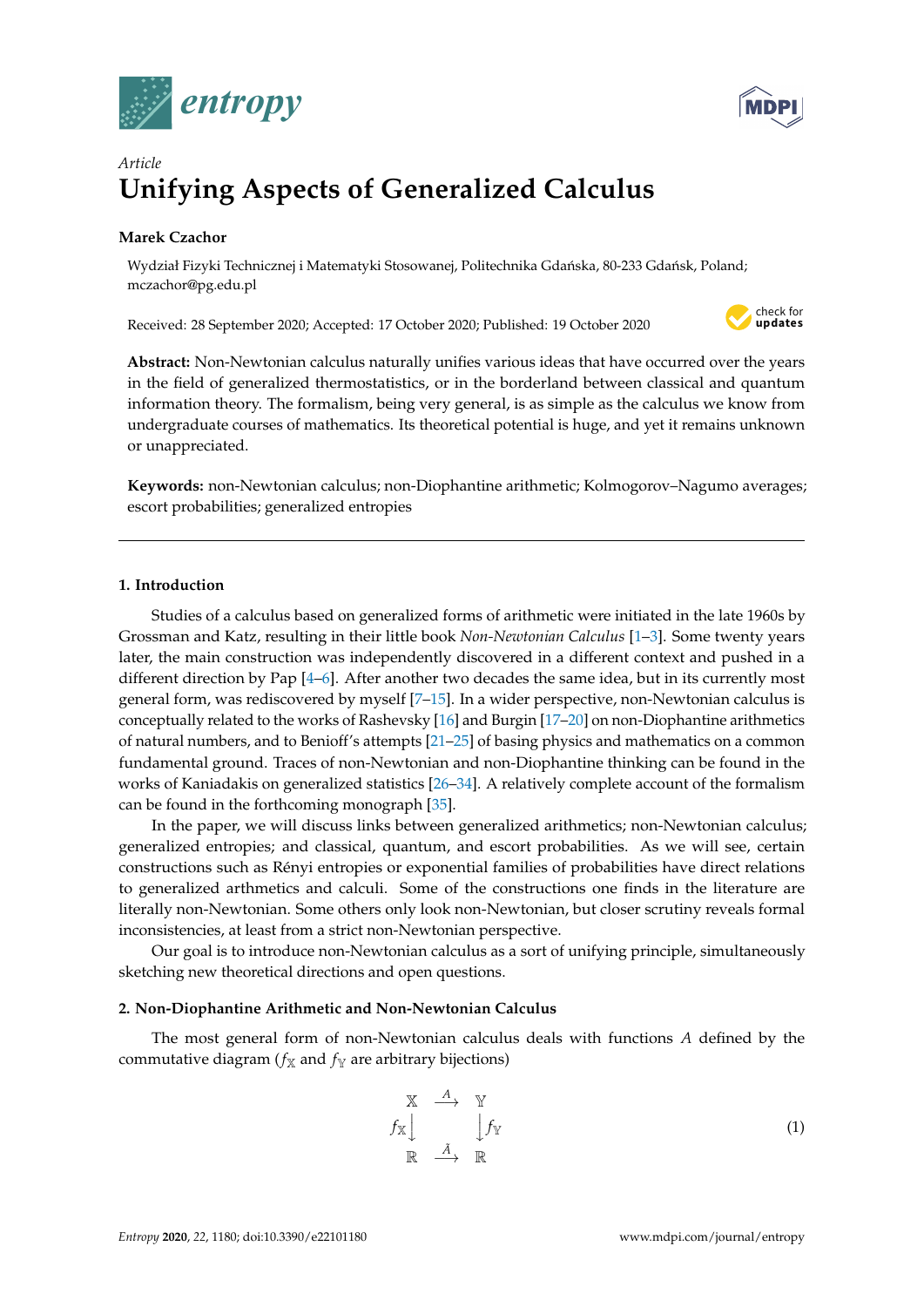The only assumption about the domain  $X$  and the codomain  $Y$  is that they have the same cardinality as the continuum R. The latter guarantees that bijections  $f_X$  and  $f_Y$  exist. The bijections are automatically continuous in the topologies they induce from the open-interval topology of  $\mathbb{R}$ , even if they are discontinuous in metric topologies of  $X$  and  $Y$  (a typical situation in fractal applications, or in cases where X or Y are not subsets of R). In general, one does *not* assume anything else about  $f_X$  and  $f_Y$ . In particular, their differentiability in the usual (Newtonian) sense is not assumed. No topological assumptions are made about X and Y. Of course, the structure of the diagram implies that X and Y may be regarded as Banach manifolds with global charts  $f_X$  and  $f_Y$ , but one does not make the usual assumptions about changes of charts.

Non-Newtonian calculus begins with (generalized, non-Diophantine) arithmetics in  $X$  and  $Y$ , induced from R,

<span id="page-1-0"></span>
$$
x_1 \oplus_{\mathbb{X}} x_2 = f_{\mathbb{X}}^{-1} (f_{\mathbb{X}}(x_1) + f_{\mathbb{X}}(x_2)), \tag{2}
$$

$$
x_1 \ominus_{\mathbb{X}} x_2 = f_{\mathbb{X}}^{-1} (f_{\mathbb{X}}(x_1) - f_{\mathbb{X}}(x_2)), \tag{3}
$$

$$
x_1 \odot_{\mathbb{X}} x_2 = f_{\mathbb{X}}^{-1} (f_{\mathbb{X}}(x_1) \cdot f_{\mathbb{X}}(x_2)), \tag{4}
$$

$$
x_1 \oslash x_2 = f_X^{-1}(f_X(x_1)/f_X(x_2)) \tag{5}
$$

(and analogously in  $\mathbb{Y}$ ).

**Example 1.** *According to one of the axioms of standard quantum mechanics, states of a quantum system belong to a separable Hilbert space. All separable Hilbert spaces are isomorphic, so state spaces of any two quantum systems are isomorphic. Does it mean that all quantum systems are equivalent? No, it only shows that mathematically isomorphic structures can play physically different roles. Similarly, the arithmetic given by [\(2\)](#page-1-0)–[\(5\)](#page-1-0) is isomorphic to the standard arithmetic of* R*, but it does not imply that the two arithmetics are physically equivalent.*

**Example 2.** *The origin of Einstein's special theory of relativity goes back to the observation that the velocity of a source of light does not influence the velocity of light itself, contradicting our everyday experiences with velocities in trains or football. Relativistic addition of velocities is based on a fundamental unit c and the dimensionless parameter β, related to velocity by*  $v = βc$ *.*  $β ∈ X = (-1, 1)$  *while the bijection reads*  $f_X(β) =$  arctanh  $β$ *. The velocities are added or subtracted by means of [\(2\)](#page-1-0) and [\(3\)](#page-1-0),*

$$
\beta_1 \oplus_{\mathbb{X}} \beta_2 = \tanh(\operatorname{arctanh}\beta_1 + \operatorname{arctanh}\beta_2). \tag{6}
$$

*Interestingly, [\(4\)](#page-1-0) and [\(5\)](#page-1-0) are not directly employed in special relativity. The presence of the fundamental unit c is a signature of a general non-Diophantine arithmetic (which typically works with dimensionless numbers). Numbers*  $\pm 1 \in \mathbb{R}$  *play the roles of infinities,*  $\pm 1_\mathbb{R} = \pm \infty_\mathbb{X}$ *. The velocity of light is therefore literally infinite in the non-Diophantine sense. The neutral element of multiplication,*  $1_\mathbb{X}=f_\mathbb{X}^{-1}(1)=\tanh 1=0.76$ *(i.e., v* = 0.76*c), does not seem to play in relativistic physics any privileged role.*

Sometimes, for example in the context of Bell's theorem, one works with mixed arithmetics of the form [\[13\]](#page-17-12)

$$
x_1 \odot_{\mathbb{Z}}^{\mathbb{X}\mathbb{Y}} y_2 = f_{\mathbb{Z}}^{-1} (f_{\mathbb{X}}(x_1) \cdot f_{\mathbb{Y}}(y_2)), \quad \odot_{\mathbb{Z}}^{\mathbb{X}\mathbb{Y}} : \mathbb{X} \times \mathbb{Y} \to \mathbb{Z}, \quad \text{etc.}
$$
 (7)

Mixed arithmetics naturally occur in Taylor expansions of functions whose domains and codomains involve different arithmetics, and in the chain rule for derivatives (see Example [6\)](#page-5-0).

In order to define calculus one needs limits "to zero", and thus the notion of zero itself. In the arithmetic context a zero is a neutral element of addition, for example,  $x \oplus_X 0_X = x$  for any  $x \in \mathbb{X}$ . Obviously, such a zero is arithmetic-dependent. The same concerns a "one", a neutral element of multiplication, fulfilling  $x \odot_X 1_X = x$  for any  $x \in X$ . Once the arithmetic in X is specified, both neutral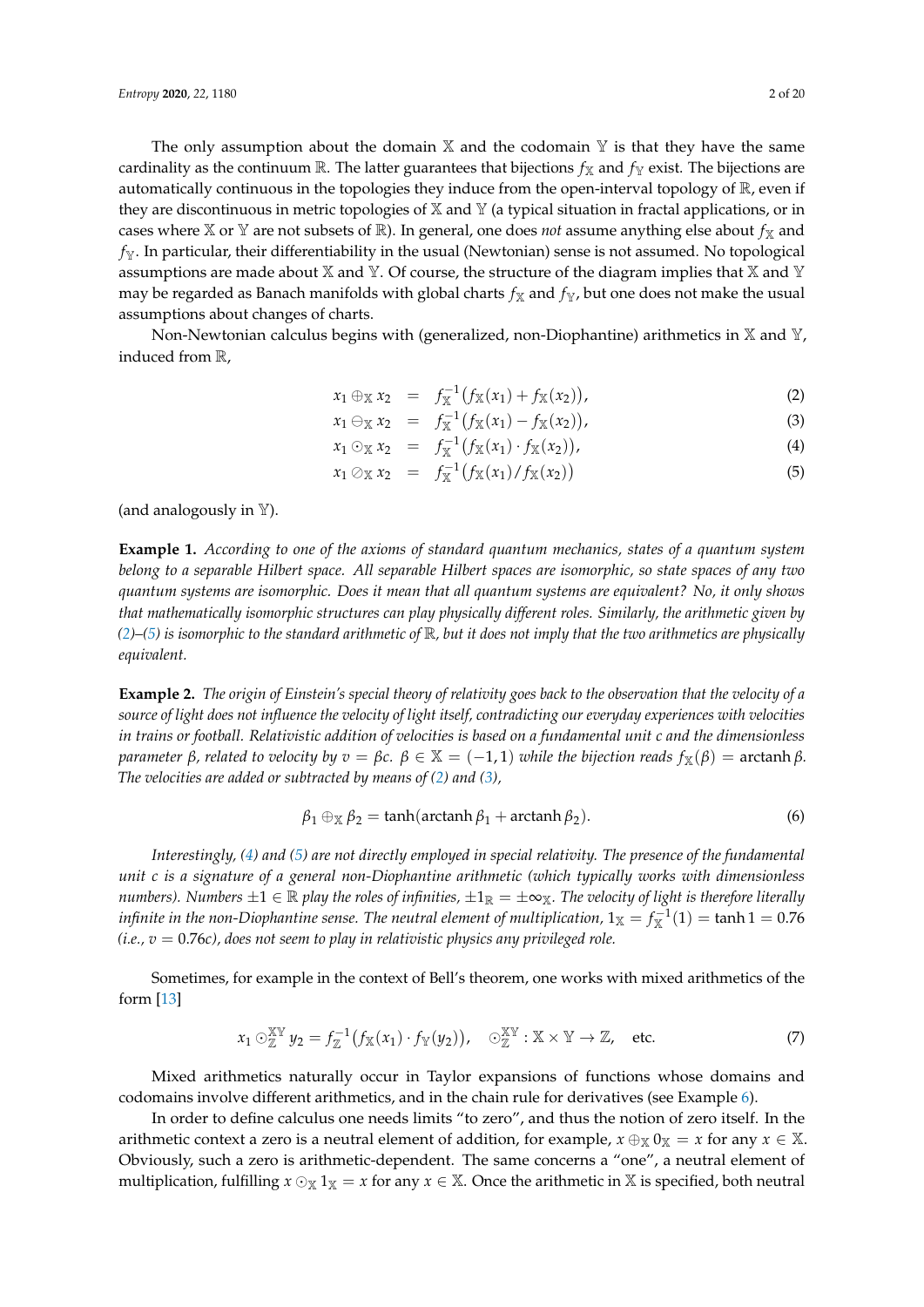elements are uniquely given by the general formula:  $r_\mathbb{X}=f_\mathbb{X}^{-1}(r)$  for any  $r\in\mathbb{R}.$  Therefore, in particular,  $0_{\mathbb{X}}=f_{\mathbb{X}}^{-1}(0)$ , 1 $_{\mathbb{X}}=f_{\mathbb{X}}^{-1}(1)$ . One easily verifies that

$$
r_{\mathbb{X}} \oplus s_{\mathbb{X}} = (r+s)_{\mathbb{X}}, \tag{8}
$$

$$
r_{\mathbb{X}} \odot s_{\mathbb{X}} = (rs)_{\mathbb{X}}, \tag{9}
$$

for all  $r, s \in \mathbb{R}$ , which extends also to mixed arithmetics,

$$
r_{\mathbb{X}} \oplus_{\mathbb{X}}^{\mathbb{X}\mathbb{Y}} s_{\mathbb{Y}} = (r+s)_{\mathbb{X}}, \tag{10}
$$

$$
r_{\mathbb{X}} \oplus_{\mathbb{Y}}^{\mathbb{X}\mathbb{Y}} s_{\mathbb{Y}} = (r+s)_{\mathbb{Y}}, \tag{11}
$$

$$
r_{\mathbb{X}} \oplus_{\mathbb{Z}}^{\mathbb{X}\mathbb{Y}} s_{\mathbb{Y}} = (r+s)_{\mathbb{Z}}, \quad \text{etc.} \tag{12}
$$

If there is no danger of ambiguity one can simplify the notation by  $\oplus_{X}^{XX}$  =  $\oplus_{X}$  or  $\oplus_{X}^{XY} = \oplus_{X}^{Y}$ . Mixed arithmetics can be given an interpretation in terms of communication channels. Mixed multiplication is in many respects analogous to a tensor product [\[13\]](#page-17-12).

**Example 3.** Consider  $\mathbb{X} = \mathbb{R}_+$ ,  $\mathbb{Y} = -\mathbb{R}_+$ ,  $f_{\mathbb{X}}(x) = \ln x$ ,  $f_{\mathbb{X}}^{-1}(r) = e^r$ ,  $f_{\mathbb{Y}}(x) = \ln(-x)$ ,  $f_{\mathbb{Y}}^{-1}(r) = -e^r$ . *"Two plus two equals four" looks here as follows,*

$$
2_{\mathbb{X}} \oplus_{\mathbb{X}} 2_{\mathbb{X}} = f_{\mathbb{X}}^{-1}(2+2) = 4_{\mathbb{X}} = e^4, \tag{13}
$$

$$
2_{\mathbb{X}} \oplus_{\mathbb{X}}^{\mathbb{Y}} 2_{\mathbb{Y}} = f_{\mathbb{X}}^{-1}(2+2) = 4_{\mathbb{X}} = e^4, \tag{14}
$$

$$
2_{\mathbb{Y}} \oplus_{\mathbb{Y}} 2_{\mathbb{Y}} = f_{\mathbb{Y}}^{-1}(2+2) = 4_{\mathbb{Y}} = -e^4, \tag{15}
$$

$$
2_{\mathbb{X}} \oplus_{\mathbb{Y}}^{\mathbb{X}} 2_{\mathbb{Y}} = f_{\mathbb{Y}}^{-1}(2+2) = 4_{\mathbb{Y}} = -e^{4}, \tag{16}
$$

where  $2_{\mathbb{X}} = f_{\mathbb{X}}^{-1}(2) = e^2$ ,  $2_{\mathbb{Y}} = f_{\mathbb{Y}}^{-1}(2) = -e^2$ . From the point of view of communication channels the *situation is as follows. There are two parties ("Alice" and "Bob"), each computing by means of her/his own rules. They communicate their results and agree the numbers they have found are the same, namely, "two" and "four". However, for an external observer (an eavesdropper "Eve"), their results are opposite, say e* 4 *and* −*e* 4 *. Mixed arithmetic plays a role of a "connection" relating different local arithmetics. This is why, in the terminology of Burgin, these types or arithmetics are non-Diophantine (from Diophantus of Alexandria who formalized the standard arithmetic). Similarly to nontrivial manifolds, non-Diophantine arithmetics do not have to admit a single global description (which we nevertheless assume in this paper).*

A limit such as  $\lim_{x' \to x} A(x') = A(x)$  is defined by the diagram [\(1\)](#page-0-0) as follows,

<span id="page-2-1"></span>
$$
\lim_{x' \to x} A(x') = f_{\mathbb{Y}}^{-1} \left( \lim_{r \to f_{\mathbb{X}}(x)} \tilde{A}(r) \right)
$$
(17)

i.e., in terms of an ordinary limit in R. A non-Newtonian derivative is then defined by

<span id="page-2-0"></span>
$$
\frac{\mathrm{D}A(x)}{\mathrm{D}x} = \lim_{\delta \to 0} \left( A(x \oplus_{\mathbb{X}} \delta_{\mathbb{X}}) \ominus_{\mathbb{Y}} A(x) \right) \oslash_{\mathbb{Y}} \delta_{\mathbb{Y}} = f_{\mathbb{Y}}^{-1} \left( \frac{\mathrm{d}\tilde{A}(f_{\mathbb{X}}(x))}{\mathrm{d}f_{\mathbb{X}}(x)} \right), \tag{18}
$$

if the Newtonian derivative  $d\tilde{A}(r)/dr$  exists. It is additive,

$$
\frac{D[A(x) \oplus_{Y} B(x)]}{Dx} = \frac{DA(x)}{Dx} \oplus_{Y} \frac{DB(x)}{Dx}, \qquad (19)
$$

and satisfies the Leibniz rule,

$$
\frac{D[A(x) \odot_{Y} B(x)]}{Dx} = \left(\frac{DA(x)}{Dx} \odot_{Y} B(x)\right) \oplus_{Y} \left(A(x) \odot_{Y} \frac{DB(x)}{Dx}\right).
$$
 (20)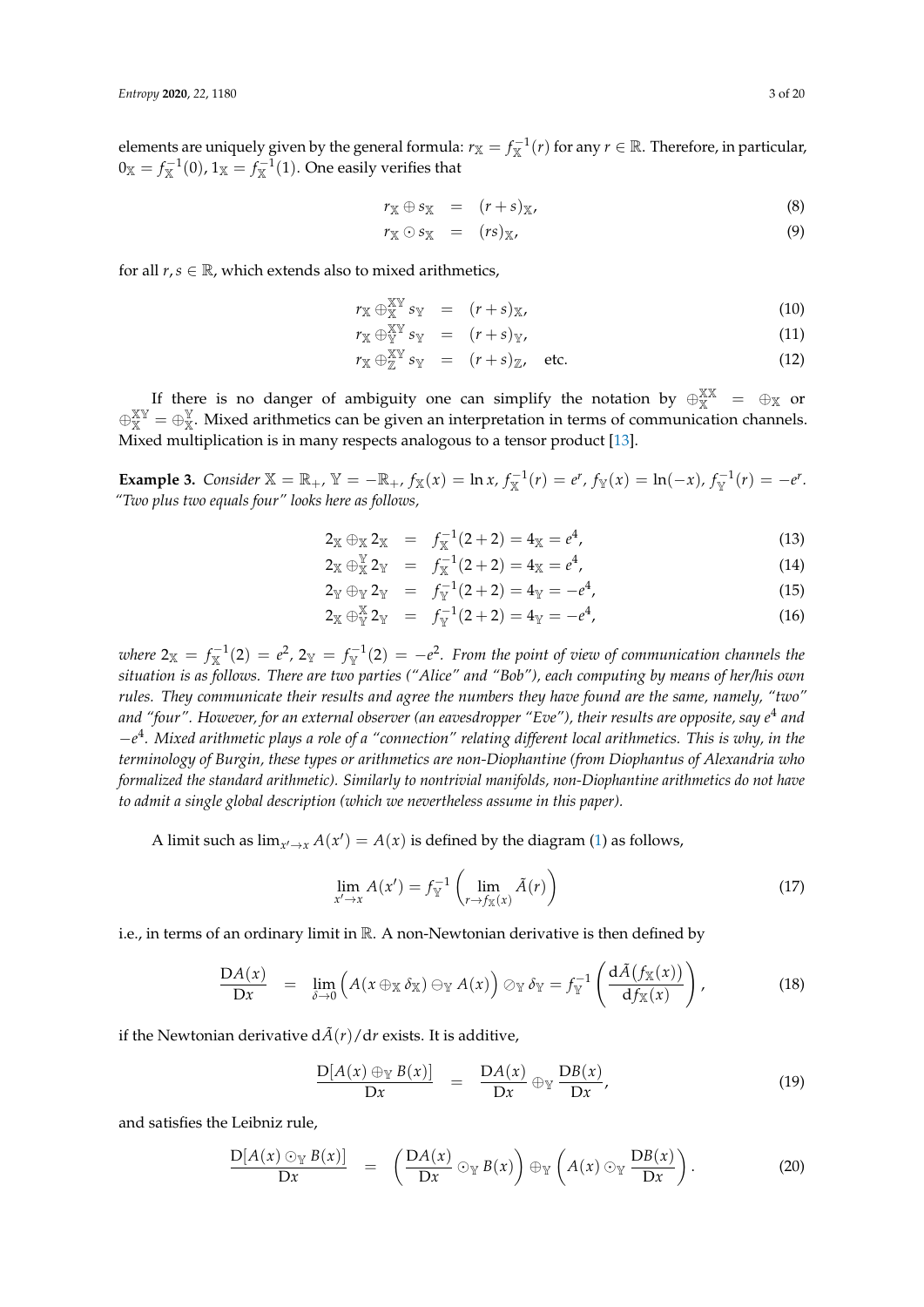A general chain rule for compositions of functions involving arbitrary arithmetics in domains and codomains can be derived [\[12\]](#page-17-13) (see Example [6\)](#page-5-0). It implies, in particular, that the bijections defining the arithmetics are themselves always non-Newtonian differentiable (with respect to the derivatives they define). The resulting derivatives are "trivial",

$$
\frac{Df_{\mathbb{X}}(x)}{Dx} = 1 = \frac{Df_{\mathbb{Y}}(y)}{Dy}, \quad \frac{Df_{\mathbb{X}}^{-1}(r)}{Dr} = 1_{\mathbb{X}}, \quad \frac{Df_{\mathbb{Y}}^{-1}(r)}{Dr} = 1_{\mathbb{Y}}.
$$
 (21)

A non-Newtonian integral is defined by the requirement that, under typical assumptions paralleling those from the fundamental theorem of Newtonian calculus, one finds

$$
\frac{\mathcal{D}}{\mathcal{D}x} \int_{y}^{x} A(x') \mathcal{D}x' = A(x), \tag{22}
$$

$$
\int_{y}^{x} \frac{\mathcal{D}A(x')}{\mathcal{D}x'} \mathcal{D}x' = A(x) \ominus_{\mathbb{Y}} A(y), \tag{23}
$$

which uniquely implies that

<span id="page-3-0"></span>
$$
\int_{y}^{x} A(x') \mathbf{D} x' = f_{\mathbb{Y}}^{-1} \left( \int_{f_{\mathbb{X}}(y)}^{f_{\mathbb{X}}(x)} \tilde{A}(r) dr \right).
$$
 (24)

Here, as before,  $\tilde{A}$  is defined by [\(1\)](#page-0-0) and dr denotes the usual Newtonian (Riemann, Lebesgue, etc.) integration. To have a feel of the potential inherent in this simple formula, let us mention that for a Koch-type fractal [\(24\)](#page-3-0) turns out to be equivalent to the Hausdorff integral [\[12,](#page-17-13)[36,](#page-18-2)[37\]](#page-18-3). In applications, typically the only nontrivial element is to find the explicit form of  $f_X$ . It should be stressed that [\(24\)](#page-3-0) reduces any integral to the one over a subset of  $\mathbb{R}$ . The fact that such a counterintuitive possibility exists was noticed already by Wiener in his 1933 lectures on Fourier analysis [\[38\]](#page-18-4).

#### **3. Non-Newtonian Exponential Function and Logarithm**

Once we know how to differentiate and integrate, we can turn to differential equations. The so-called exponential family plays a crucial role in thermodynamics, both standard and generalized  $[39-43]$  $[39-43]$ . Many different deformations of the usual  $e^x$  can be found in the literature. However, from the non-Newtonian perspective, the exponential function  $Exp : \mathbb{X} \to \mathbb{Y}$  is defined by

<span id="page-3-1"></span>
$$
\frac{\text{DExp}(x)}{\text{D}x} = \text{Exp}(x), \quad \text{Exp}(0_{\mathbb{X}}) = 1_{\mathbb{Y}}.\tag{25}
$$

Integrating [\(25\)](#page-3-1) (in a non-Newtonian way) one finds the unique solution

$$
\operatorname{Exp}(x) = f_{\mathbb{Y}}^{-1} \left( e^{f_{\mathbb{X}}(x)} \right), \quad \operatorname{Exp}(x_1 \oplus_{\mathbb{X}} x_2) = \operatorname{Exp}(x_1) \odot_{\mathbb{Y}} \operatorname{Exp}(x_2). \tag{26}
$$

In thermodynamic applications, one often encounters exponents of negative arguments, *e* −*x* . In a non-Newtonian context the correct form of a minus is  $\ominus_\mathbb{X} x = 0_\mathbb{X}\ominus_\mathbb{X} x = f_\mathbb{X}^{-1}\big(-f_\mathbb{X}(x)\big).$  The example discussed in the next section will involve  $\mathbb{X} = \mathbb{R}$  and  $f_{\mathbb{X}}^{-1}(-r) = -f_{\mathbb{X}}^{-1}(r)$ . In consequence, it will be correct to write  $\bigoplus_{x} x = -x$ , but in general such a simple rule may be meaningless (because "-", as opposed to  $\ominus_{\mathbb{X}}$ , may be undefined in  $\mathbb{X}$ ).

**Example 4.** Let  $\mathbb{X} = (\mathbb{R}_+, \oplus, \odot)$ , with the arithmetic defined by  $f_{\mathbb{X}} : \mathbb{R}_+ \to \mathbb{R}$ ,  $f_{\mathbb{X}}(x) = \ln x$ ,  $f_{\mathbb{X}}^{-1}(r) = e^r$ . Then

$$
\ominus_{\mathbb{X}} x = f_{\mathbb{X}}^{-1} \big( -f_{\mathbb{X}}(x) \big) = e^{-\ln x} = 1/x \in \mathbb{R}_+.
$$
 (27)

*The same number can be both positive and negative, depending on the arithmetic.*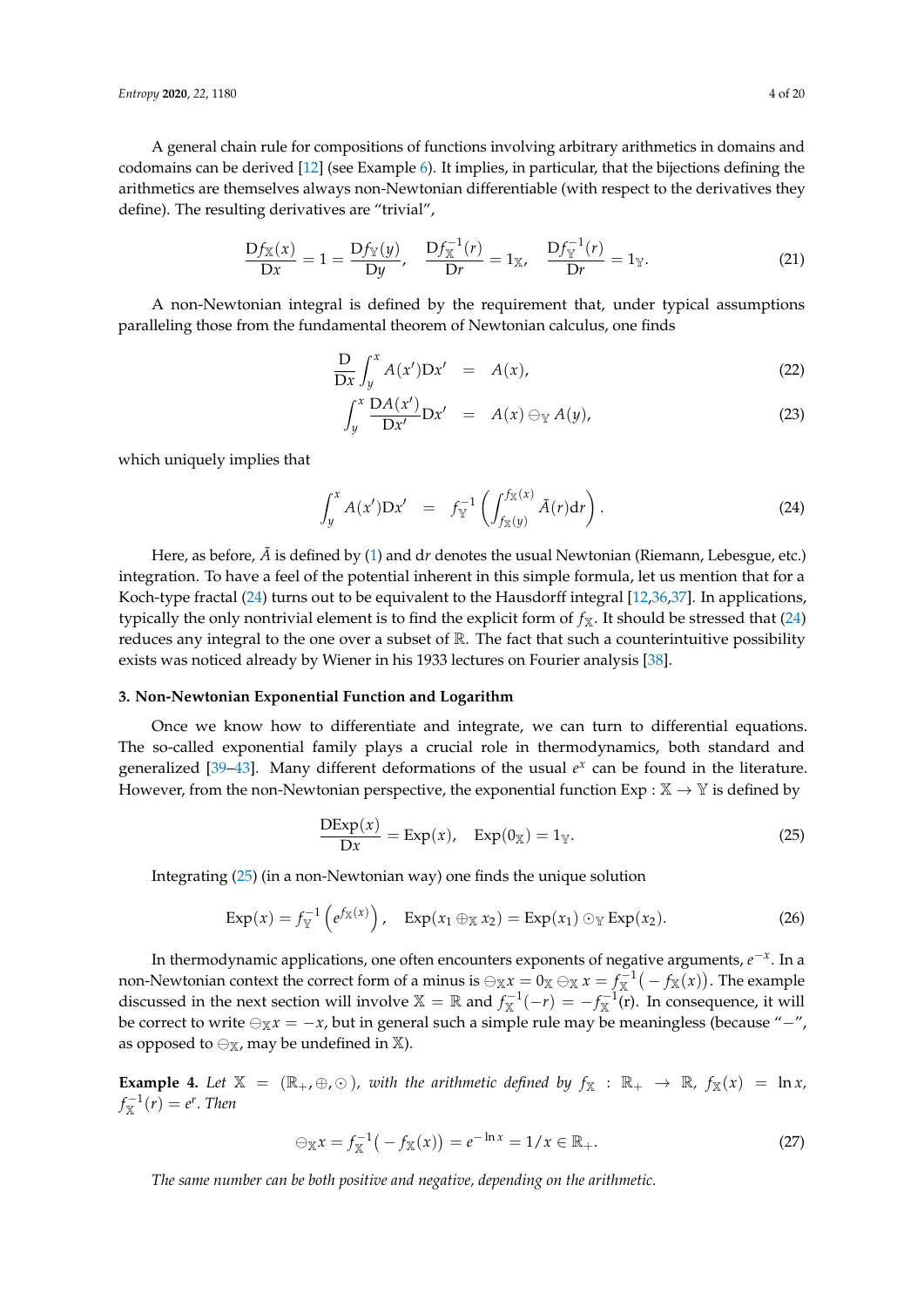A (natural) logarithm is the inverse of Exp, namely,  $\text{Ln}: \mathbb{Y} \to \mathbb{X}$ ,

$$
Ln(y) = f_{X}^{-1} (ln f_{Y}(x)), Ln(y_1 \odot_Y y_2) = Ln(y_1) \oplus_X Ln(y_2).
$$
 (28)

Expressions such as Exp  $x + \text{Ln } y$  are in general meaningless even if  $\mathbb{X} \subset \mathbb{R}_+$  and  $\mathbb{Y} \subset \mathbb{R}_+$ . However, formulas such as

$$
(\text{Exp } x) \oplus_{\mathbb{Z}}^{\mathbb{Y}\mathbb{X}} (\text{Ln } y) = f_{\mathbb{Z}}^{-1} \left( e^{f_{\mathbb{X}}(x)} + \ln f_{\mathbb{Y}}(y) \right)
$$
 (29)

make perfect sense. For example, if  $p_k \in \mathbb{X}$ , then an entropy can be defined as

<span id="page-4-0"></span>
$$
S = \bigoplus_{k} \mathbb{Z} p_k \odot_{\mathbb{Z}}^{\mathbb{X}\mathbb{Y}} \operatorname{Ln} \left(1_{\mathbb{X}} \oslash_{\mathbb{X}} p_k\right) \tag{30}
$$

$$
= f_{\mathbb{Z}}^{-1} \left[ \sum_{k} f_{\mathbb{Z}} \left( p_k \odot_{\mathbb{Z}}^{\mathbb{XY}} \text{Ln} (1_{\mathbb{X}} \oslash_{\mathbb{X}} p_k) \right) \right]
$$
(31)

$$
= f_{\mathbb{Z}}^{-1} \left[ \sum_{k} f_{\mathbb{X}}(p_k) \ln \left( 1 / f_{\mathbb{X}}(p_k) \right) \right]. \tag{32}
$$

Many intriguing questions occur if one asks about normalization of probabilities. We will come to it later.

Non-Newtonian constructions of Exp and Ln are systematic, general, and flexible. There seems to exist a relation between the arithmetic formalism and the method of monotone embedding discussed in information geometry [\[44\]](#page-18-7), but the problem requires further studies.

**Example 5.** *In order to appreciate the difference between Newtonian and non-Newtonian differentiation let us differentiate the function*  $A(x) = x$ ,  $A : \mathbb{X} \to \mathbb{Y}$ , but in two cases. The first one is trivial,  $\mathbb{X} = \mathbb{Y} = (\mathbb{R}, +, \cdot)$ , *with the arithmetic defined by the identity*  $f_X = f_Y = id_R$ . Then, the non-Newtonian and Newtonian *derivatives coincide, so*

$$
\frac{\mathcal{D}A(x)}{\mathcal{D}x} = \frac{\mathrm{d}A(x)}{\mathrm{d}x} = 1.
$$
\n(33)

*The second case involves, as before, the codomain*  $\mathbb{Y} = (\mathbb{R}, +, \cdot)$ *, with the arithmetic defined by the identity*  $f_Y = id_{\mathbb{R}}$ . However, as the domain we choose  $\mathbb{X} = (\mathbb{R}_+, \oplus, \odot)$ , with the arithmetic defined by  $f_{\mathbb{X}} : \mathbb{R}_+ \to \mathbb{R}$ ,  $f_{\mathbb{X}}(x) = \ln x, f_{\mathbb{X}}^{-1}(r) = e^r$ . Now,

$$
\frac{\mathcal{D}A(x)}{\mathcal{D}x} = \lim_{\delta \to 0} \left( A(x \oplus_{\mathbb{X}} \delta_{\mathbb{X}}) \ominus_{\mathbb{Y}} A(x) \right) \oslash_{\mathbb{Y}} \delta_{\mathbb{Y}} = \lim_{\delta \to 0} \frac{\left( x \oplus_{\mathbb{X}} f_{\mathbb{X}}^{-1}(\delta) \right) - x}{\delta}
$$
\n
$$
= \lim_{\delta \to 0} \frac{e^{\ln x + \delta} - x}{\delta} = x = A(x). \tag{34}
$$

 $As, 0_{\mathbb{X}}=f_{\mathbb{X}}^{-1}(0)=e^0=1$ , we find  $A(0_{\mathbb{X}})=0_{\mathbb{X}}=1=1_{\mathbb{Y}}$ , and conclude that  $A(x)=x$ ,  $A:\mathbb{R}_+\to\mathbb{R}$ *belongs to the exponential family. Indeed,*

$$
A(x_1 \oplus_{\mathbb{X}} x_2) = x_1 \oplus_{\mathbb{X}} x_2 = e^{\ln x_1 + \ln x_2} = x_1 \cdot x_2 = A(x_1) \odot_{\mathbb{Y}} A(x_2).
$$
 (35)

*To understand the result, write*  $A(x) = f_{\mathbb{Y}}^{-1}\big(\tilde{A}(f_{\mathbb{X}}(x)) = \tilde{A}(\ln x) = x$ *, so that*  $\tilde{A}(r) = e^r$ *. Then, by the second form of derivative in [\(18\)](#page-2-0),*

$$
\frac{\mathcal{D}A(x)}{\mathcal{D}x} = f_{\mathbb{Y}}^{-1}\left(\frac{\mathrm{d}\tilde{A}(f_{\mathbb{X}}(x))}{\mathrm{d}f_{\mathbb{X}}(x)}\right) = \frac{\mathrm{d}e^{f_{\mathbb{X}}(x)}}{\mathrm{d}f_{\mathbb{X}}(x)} = e^{f_{\mathbb{X}}(x)} = e^{\ln x} = x.
$$
\n(36)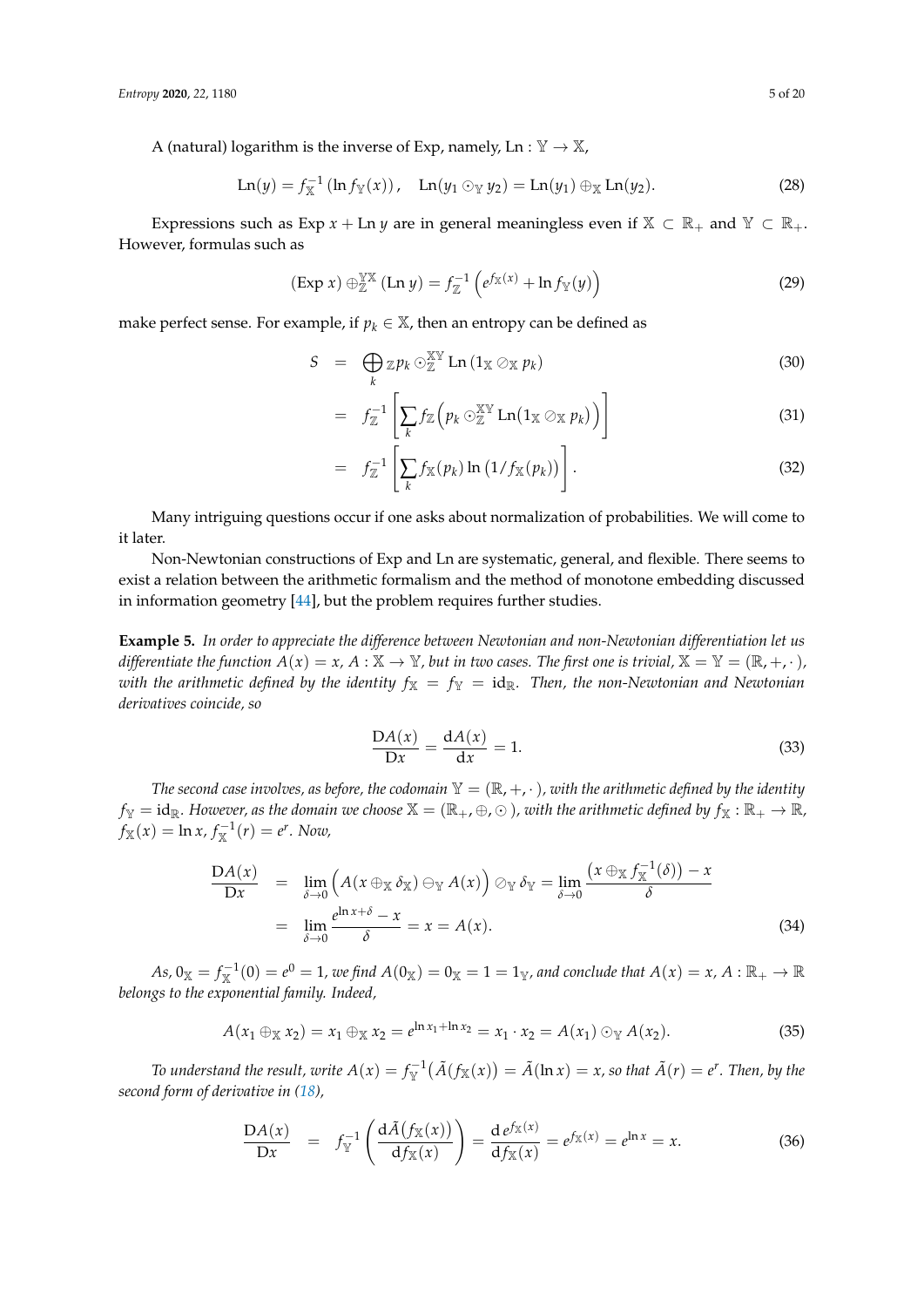*The map A does not affect the value of x, but changes its arithmetic properties. It behaves as if it assigned a different meaning to the same word. The example becomes even more intriguing if one realizes that logarithm is known to approximately relate stimulus with sensation in real-life sensory systems (hence the logarithmic scale of decibels and star magnitudes) [\[35\]](#page-18-1).*

<span id="page-5-0"></span>**Example 6.** *Many calculations in thermodynamics reduce to formulas of the form*

$$
dU(S,V) = \left(\frac{\partial U}{\partial S}\right)_V dS + \left(\frac{\partial U}{\partial V}\right)_S dV,\tag{37}
$$

*being equivalent to the derivative* d*U*(*S*(*t*), *V*(*t*))/d*t of a composite function of several variables. The latter has a unique formulation in non-Newtonian calculus: One only needs to specify the arithmetics. For example, let U be a map*  $U : \mathbb{S} \times \mathbb{V} \to \mathbb{U}$ , and let  $S : \mathbb{T} \to \mathbb{S}$ ,  $V : \mathbb{T} \to \mathbb{V}$ . Then,

<span id="page-5-1"></span>
$$
\frac{\mathrm{D}U(S(t),V(t))}{\mathrm{D}t} = \lim_{\delta \to 0} \left( U\big((S(t \oplus_{\mathbb{T}} \delta_{\mathbb{T}}),V(t \oplus_{\mathbb{T}} \delta_{\mathbb{T}})) \oplus_{\mathbb{U}} U(S(t),V(t))\right) \oslash_{\mathbb{U}} \delta_{\mathbb{U}}.
$$
 (38)

*As*

<span id="page-5-3"></span>
$$
\lim_{x' \to x} A(x) \oplus_{\mathbb{Y}} B(x) = (\lim_{x' \to x} A(x)) \oplus_{\mathbb{Y}} (\lim_{x' \to x} B(x))
$$
\n(39)

*(see Appendix [A\)](#page-14-0), we rewrite [\(38\)](#page-5-1) as*

<span id="page-5-2"></span>
$$
\frac{\mathrm{D}U(S(t),V(t))}{\mathrm{D}t} = \lim_{\delta \to 0} \left( U\big((S(t \oplus_{\mathbb{T}} \delta_{\mathbb{T}}),V(t \oplus_{\mathbb{T}} \delta_{\mathbb{T}})) \oplus_{\mathbb{U}} U\big((S(t \oplus_{\mathbb{T}} \delta_{\mathbb{T}}),V(t))\big) \otimes_{\mathbb{U}} \delta_{\mathbb{U}} \right) \newline \oplus_{\mathbb{U}} \lim_{\delta \to 0} \left( U\big((S(t \oplus_{\mathbb{T}} \delta_{\mathbb{T}}),V(t)) \oplus_{\mathbb{U}} U(S(t),V(t))\big) \otimes_{\mathbb{U}} \delta_{\mathbb{U}}.\tag{40}
$$

*Under the usual assumptions about continuity of*  $\tilde{U}$  :  $\mathbb{R} \times \mathbb{R} \to \mathbb{R}$  *in* 

$$
S \times V \xrightarrow{U} U
$$
  
\n
$$
f_S[f_V] \qquad f_U,
$$
  
\n
$$
\mathbb{R} \times \mathbb{R} \xrightarrow{\tilde{U}} \mathbb{R}
$$
 (41)

*we reduce [\(40\)](#page-5-2) to*

$$
\frac{\mathrm{D}U(S(t), V(t))}{\mathrm{D}t} = \lim_{\delta \to 0} \left( U\big((S(t), V(t \oplus_{\mathbb{T}} \delta_{\mathbb{T}})) \oplus_{\mathbb{U}} U\big((S(t), V(t))\big) \otimes_{\mathbb{U}} \delta_{\mathbb{U}} \right) \newline \oplus_{\mathbb{U}} \lim_{\delta \to 0} \left( U\big((S(t \oplus_{\mathbb{T}} \delta_{\mathbb{T}}), V(t)\big) \oplus_{\mathbb{U}} U\big(S(t), V(t)\big)\right) \otimes_{\mathbb{U}} \delta_{\mathbb{U}}, \tag{42}
$$

*and then to two instances of the non-Newtonian chain rule,*

$$
\frac{D(B \circ A)(x)}{Dx} = f_{\mathbb{Z}}^{-1} \left[ f_{\mathbb{Z}} \left( \frac{DB(A(x))}{DA(x)} \right) f_{\mathbb{Y}} \left( \frac{DA(x)}{Dx} \right) \right] = \frac{DB(A(x))}{DA(x)} \odot_{\mathbb{Z}} \frac{DA(x)}{Dx}, \tag{43}
$$

*valid for the composition*

$$
\begin{array}{ccc}\nX & \xrightarrow{A} & Y & \xrightarrow{B} & Z \\
f_X \downarrow & & f_Y \downarrow & & f_Z \downarrow \\
\mathbb{R} & \xrightarrow{\tilde{A}} & \mathbb{R} & \xrightarrow{\tilde{B}} & \mathbb{R}\n\end{array} \tag{44}
$$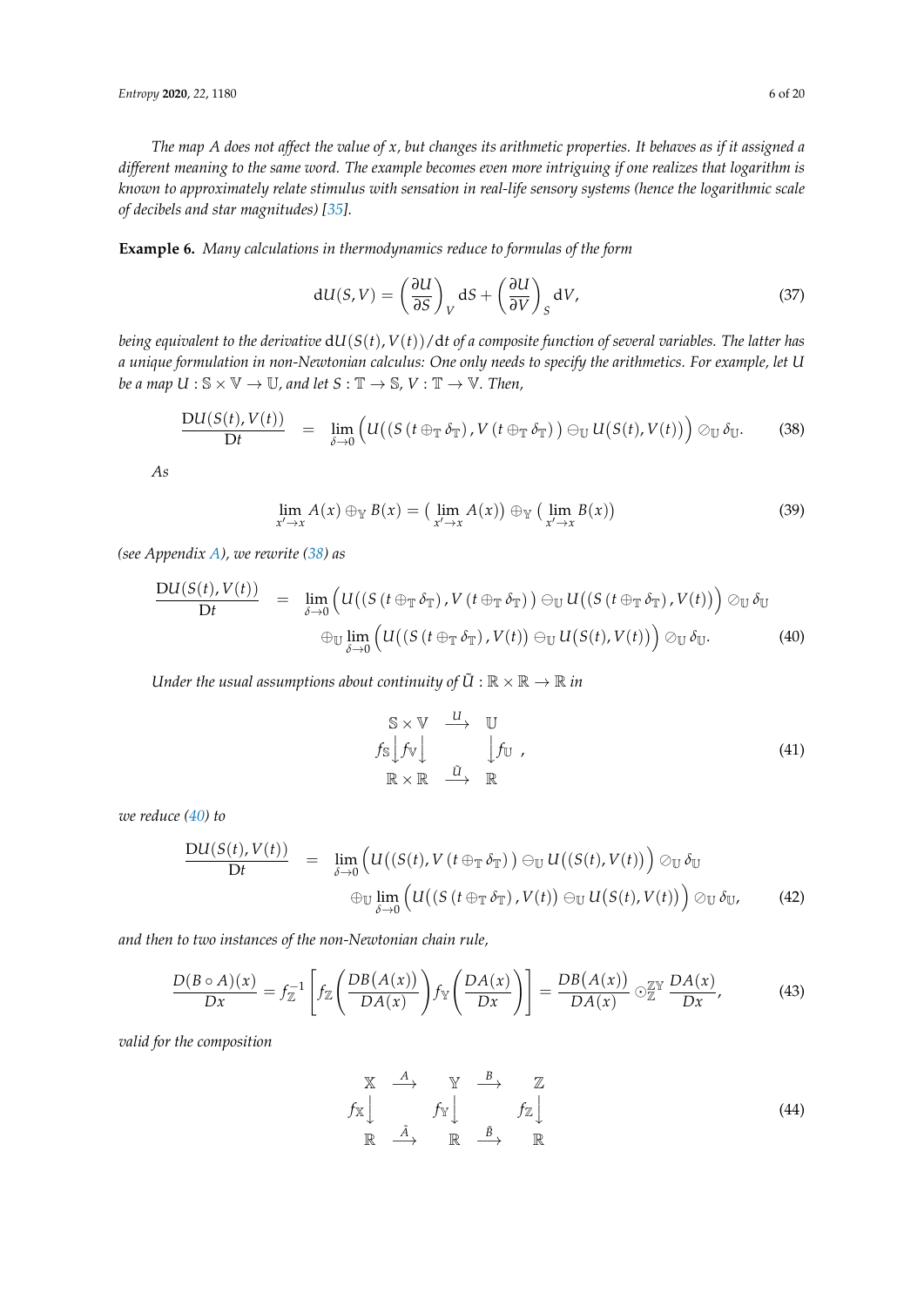*Entropy* **2020**, *22*, 1180 7 of 20

*of maps. Finally,*

$$
\frac{\mathrm{D}U(S(t), V(t))}{\mathrm{D}t} = \frac{\mathrm{D}U(S(t), V(t))}{\mathrm{D}S(t)} \odot_{\mathbb{U}}^{\mathbb{U}\mathbb{S}} \frac{\mathrm{D}S(t)}{\mathrm{D}t} \oplus_{\mathbb{U}} \frac{\mathrm{D}U(S(t), V(t))}{\mathrm{D}V(t)} \odot_{\mathbb{U}}^{\mathbb{U}\mathbb{V}} \frac{\mathrm{D}V(t)}{\mathrm{D}t}.
$$
 (45)

*Effectively,*

$$
DU(S,V) = \left(\frac{DU}{DS}\right)_V \odot_{\mathbb{U}}^{\mathbb{US}} DS \oplus_{\mathbb{U}} \left(\frac{DU}{DV}\right)_S \odot_{\mathbb{U}}^{\mathbb{UV}} DV, \tag{46}
$$

*is the non-Newtonian formula for a differential.*

The next section shows that the above mentioned subtleties with arithmetics of domains and codomains have straightforward implications for generalized thermostatistics.

## **4. Kaniadakis** *κ***-Calculus Versus Non-Newtonian Calculus**

Kaniadakis, in a series of papers [\[26–](#page-17-11)[34\]](#page-18-0), developed a generalized form of arithmetic and calculus, with numerous applications to statistical physics, and beyond. In the present section, we will clarify links between his formalism and non-Newtonian calculus. As we will see, some of the results have a straightforward non-Newtonian interpretation, but not all.

Assume  $\mathbb{X} = \mathbb{R}$ , with the bijection  $f_{\mathbb{X}} \equiv f_{\kappa} : \mathbb{R} \to \mathbb{R}$  given explicitly by

$$
f_{\kappa}(x) = \frac{1}{\kappa} \operatorname{arcsinh} \kappa x, \tag{47}
$$

$$
f_{\kappa}^{-1}(x) = \frac{1}{\kappa} \sinh \kappa x.
$$
 (48)

Kaniadakis' *κ*-calculus begins with the arithmetic,

$$
x \stackrel{\kappa}{\oplus} y = f_{\kappa}^{-1} (f_{\kappa}(x) + f_{\kappa}(y)), \tag{49}
$$

$$
x \stackrel{\kappa}{\ominus} y = f_{\kappa}^{-1} \big( f_{\kappa}(x) - f_{\kappa}(y) \big), \tag{50}
$$

$$
x \stackrel{\kappa}{\odot} y = f_{\kappa}^{-1} (f_{\kappa}(x) \cdot f_{\kappa}(y)), \tag{51}
$$

$$
x \stackrel{\kappa}{\otimes} y = f_{\kappa}^{-1} \big( f_{\kappa}(x) / f_{\kappa}(y) \big). \tag{52}
$$

As  $f_0(x) = x$ , the case  $\kappa = 0$  corresponds to the usual field  $\mathbb{R}_0 = (\mathbb{R}, +, \cdot)$ , which we will shortly denote by  $\mathbb{R}$ . The neutral element of addition,  $0_{\kappa} = f_{\kappa}^{-1}(0) = 0$ , is the same for all  $\kappa$ s. The neutral element of *κ*-multiplication is nontrivial,  $1_k = f_k^{-1}(1) \neq 1$ . The fields  $\mathbb{R}_k = (\mathbb{R}, \oplus, \odot)$  are isomorphic to one another due to their isomorphism with  $\mathbb{R}_0$ ,

$$
f_{\kappa}\left(x\stackrel{\kappa}{\oplus}y\right) = f_{\kappa}(x) + f_{\kappa}(y), \tag{53}
$$

$$
f_{\kappa}(x \stackrel{\wedge}{\odot} y) = f_{\kappa}(x) \cdot f_{\kappa}(y). \tag{54}
$$

Kaniadakis defines his *κ*-derivative of a real function *A*(*x*) as

<span id="page-6-0"></span>
$$
\frac{dA(x)}{dx} = \lim_{\delta \to 0} \frac{A(x+\delta) - A(x)}{(x+\delta) - \frac{\kappa}{\Theta}x} = \frac{dA(x)}{dx} / \frac{df_{\kappa}(x)}{dx} = \frac{dA(x)}{dx} \sqrt{1 + \kappa^2 x^2}.
$$
 (55)

We will now specify in which sense the *κ*-derivative is non-Newtonian. First consider a function *A*,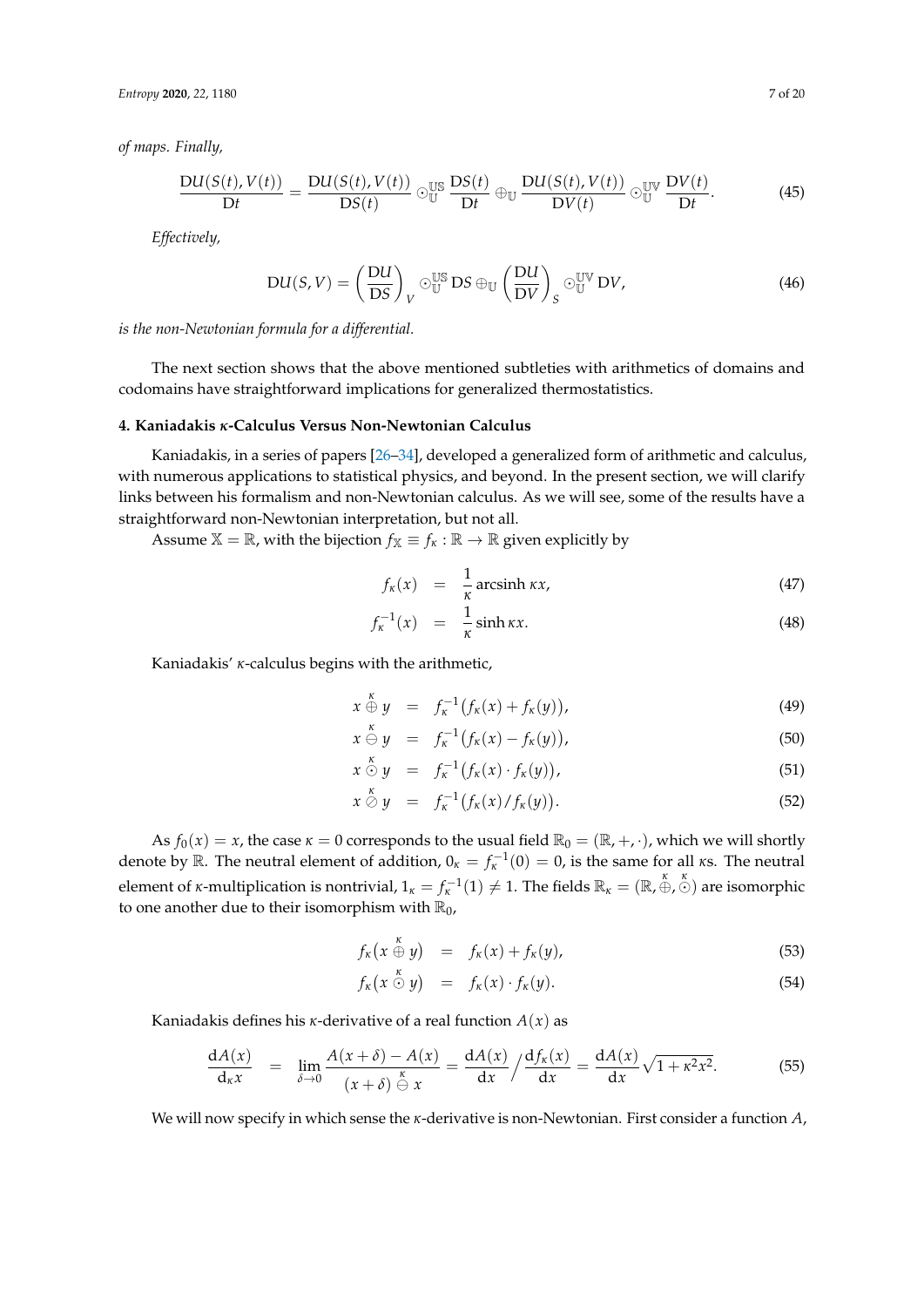$$
\begin{array}{ccc}\n\mathbb{R}_{\kappa_1} & \xrightarrow{A} & \mathbb{R}_{\kappa_2} \\
f_{\kappa_1} & & \qquad \int f_{\kappa_2} \\
\mathbb{R} & \xrightarrow{\tilde{A}} & \mathbb{R}\n\end{array} \tag{56}
$$

Its non-Newtonian derivative

$$
\frac{\mathcal{D}A(x)}{\mathcal{D}x} = \lim_{\delta \to 0} \left( A(x \stackrel{\kappa_1}{\oplus} \delta_{\kappa_1}) \stackrel{\kappa_2}{\ominus} A(x) \right) \stackrel{\kappa_2}{\oslash} \delta_{\kappa_2},\tag{57}
$$

if compared with [\(55\)](#page-6-0), suggests  $\kappa_2 = 0$ . Setting  $\kappa_1 = \kappa$ ,  $\kappa_2 = 0$ , we find

$$
\frac{\mathcal{D}A(x)}{\mathcal{D}x} = \lim_{\delta \to 0} \frac{A(x \stackrel{\kappa}{\oplus} \delta_{\kappa}) - A(x)}{\delta} = \lim_{\delta \to 0} \frac{A[x \stackrel{\kappa}{\oplus} f_{\kappa}^{-1}(\delta)] - A(x)}{\delta} = \lim_{\delta \to 0} \frac{A(x \stackrel{\kappa}{\oplus} \delta) - A(x)}{\delta},\tag{58}
$$

as  $f_{\kappa}^{-1}(\delta) \approx \delta$  for  $\delta \approx 0$ . Denoting  $x \oplus \delta = x + \delta'$  we find  $\delta = (x + \delta') \oplus x$ , and

$$
\frac{\mathcal{D}A(x)}{\mathcal{D}x} = \lim_{\delta' \to 0} \frac{A(x + \delta') - A(x)}{(x + \delta') \stackrel{\kappa}{\ominus} x},\tag{59}
$$

in agreement with the Kaniadakis formula. However, as a by-product of the calculation we have proved that *<sup>κ</sup>*-calculus is applicable only to functions mapping R*<sup>κ</sup>* into R. Kaniadakis exponential function satisfies

$$
\frac{\text{DExp}(x)}{\text{D}x} = \text{Exp}(x), \quad \text{Exp}(0) = 1,\tag{60}
$$

with  $0 = 0_K$ ,  $1 = 1_0$ . Accordingly,

<span id="page-7-1"></span>
$$
\operatorname{Exp}(x) = f_{\mathbb{Y}}^{-1} \left( e^{f_{\mathbb{X}}(x)} \right) = e^{f_{\kappa}(x)} = e^{\frac{1}{\kappa} \operatorname{arcsinh} \kappa x}, \tag{61}
$$

which is indeed the Kaniadakis result. Recalling that  $f_Y(x) = x$ , we find the explicit form of the logarithm,  $Ln : \mathbb{R} \to \mathbb{R}_{\kappa}$ ,

$$
\text{Ln}(y) = f_{X}^{-1}(\ln f_{Y}(y)) = \frac{1}{\kappa} \sinh(\kappa \ln y), \tag{62}
$$

which again agrees with the Kaniadakis definition.

Yet, the readers must be hereby warned that it is *not* allowed to apply the Kaniadakis definition of derivative to Ln *x*. The correct non-Newtonian form is

$$
\frac{\text{DLn}(y)}{\text{D}y} = \lim_{\delta \to 0} \left( \text{Ln}(y + \delta) \stackrel{\kappa}{\ominus} \text{Ln}(y) \right) \stackrel{\kappa}{\oslash} \delta_{\kappa} = f_{\mathbb{X}}^{-1} \big( 1 / f_{\mathbb{Y}}(y) \big) = \frac{1}{\kappa} \sinh(\kappa/y), \tag{63}
$$

because Ln maps R into R*κ*. Kaniadakis is aware of the subtlety and thus introduces also another derivative, meant for differentiation of inverse functions,

<span id="page-7-0"></span>
$$
\frac{d_{\kappa}A(y)}{dy} = \lim_{u \to y} \frac{A(y) \stackrel{\kappa}{\ominus} A(u)}{y - u} = \lim_{\delta \to 0} \frac{A(y + \delta) \stackrel{\kappa}{\ominus} A(y)}{\delta},\tag{64}
$$

a definition which, from the non-Newtonian standpoint, must be nevertheless regarded as incorrect ('/' should be replaced by  $\stackrel{\kappa}{\oslash}$  typical of the codomain  $\mathbb{R}_{\kappa}$ ). As a result,

$$
\frac{d_{\kappa}Ln(y)}{dy} = \frac{1}{y} \neq \frac{DLn(y)}{Dy} = \frac{1}{\kappa} \sinh \frac{\kappa}{y}.
$$
\n(65)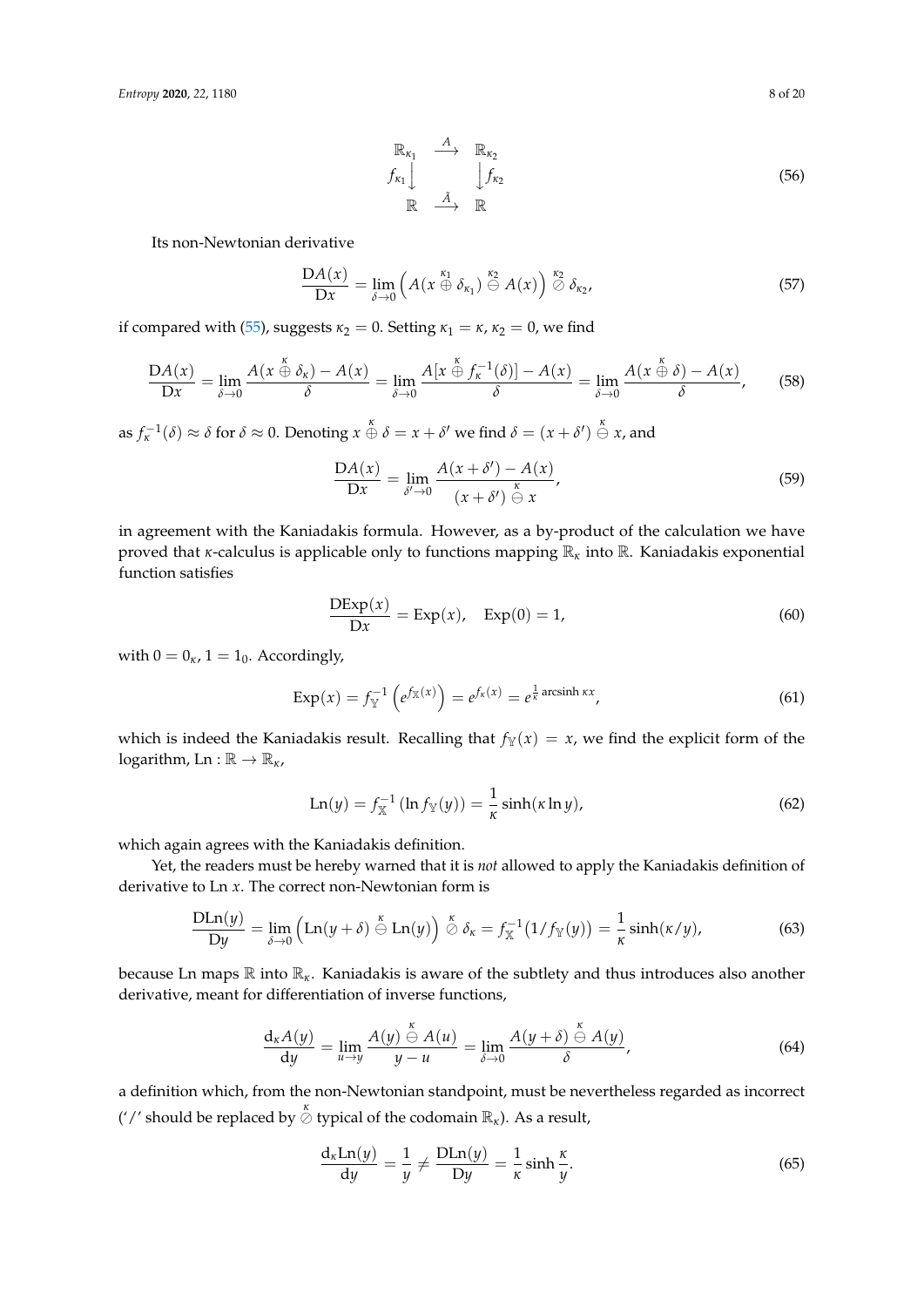This is probably why [\(64\)](#page-7-0), as opposed to [\(55\)](#page-6-0), has not found too many applications.

Let us finally check what would have happened if instead of [\(61\)](#page-7-1) one considered the exponential function mapping  $\mathbb{R}_k$  into itself,  $f_\mathbb{Y} = f_\mathbb{X} = f_\kappa$ ,

$$
\operatorname{Exp}(x) = f_{\mathbb{Y}}^{-1} \left( e^{f_{\mathbb{X}}(x)} \right) = f_{\kappa}^{-1} \left( e^{f_{\kappa}(x)} \right) = \frac{1}{\kappa} \sinh \left( \kappa e^{\frac{1}{\kappa} \operatorname{arcsinh} \kappa x} \right). \tag{66}
$$

<span id="page-8-0"></span>As in thermodynamic applications one typically encounters Exp of a negative argument, one expects that physical differences between  $Exp : \mathbb{R}_{\kappa} \to \mathbb{R}_{\kappa}$  and  $Exp : \mathbb{R}_{\kappa} \to \mathbb{R}$  should not be essential. Moreover, indeed, Figure [1](#page-8-0) shows that both exponents lead to identical asymptotic tails.



**Figure 1.** Log-log plots of Exp( $-x$ ) for  $\kappa_1 = 1$ ,  $\kappa_2 = 0$  (black), and  $\kappa_1 = \kappa_2 = 1$  (red). The tails are identical.

#### **5. A Cosmological Aspect of the Kaniadakis Arithmetic**

Kaniadakis explored possible relativistic implications of his formalism. In particular, he noted that fluxes of cosmic rays depend on energy in a way that seems to indicate  $\kappa > 0$ . It is therefore intriguing that essentially the same arithmetic was recently shown [\[14\]](#page-17-14) to have links with the problem of accelerated expansion of the Universe, one of the greatest puzzles of contemporary physics.

Cosmological expansion is well described by the Friedman equation,

<span id="page-8-1"></span>
$$
\frac{da(t)}{dt} = \sqrt{\Omega_{\Lambda}a(t)^2 + \frac{\Omega_M}{a(t)}}, \quad a(t) > 0,
$$
\n(67)

for a dimensionless scale factor  $a(t)$  evolving in a dimensionless time  $t$  (in units of the Hubble time  $t_H \approx 13.58 \times 10^9$  yr). The observable parameters are  $\Omega_M = 0.3$ ,  $\Omega_\Lambda = 0.7$  [\[45,](#page-18-8)[46\]](#page-18-9).  $\Omega_\Lambda \neq 0$  is typically interpreted as an indication of dark energy. Equation [\(67\)](#page-8-1) is solved by

<span id="page-8-2"></span>
$$
a(t) = \left(\sqrt{\frac{\Omega_M}{\Omega_\Lambda}}\sinh\frac{3\sqrt{\Omega_\Lambda}t}{2}\right)^{2/3}, \quad t > 0.
$$
 (68)

Now assume that

$$
\begin{array}{ccc}\n\mathbb{X} & \xrightarrow{a} & \mathbb{R} \\
f_{\mathbb{X}} & \downarrow f_{\mathbb{R}} = id_{\mathbb{R}} \\
\mathbb{R} & \xrightarrow{\tilde{a}} & \mathbb{R}\n\end{array}
$$
\n(69)

whereas the Friedman equation involves no  $\Omega_{\Lambda}$ ,

$$
\frac{\mathcal{D}a(t)}{\mathcal{D}t} = \sqrt{\frac{\Omega}{a(t)}}, \quad a(t) > 0,
$$
\n(70)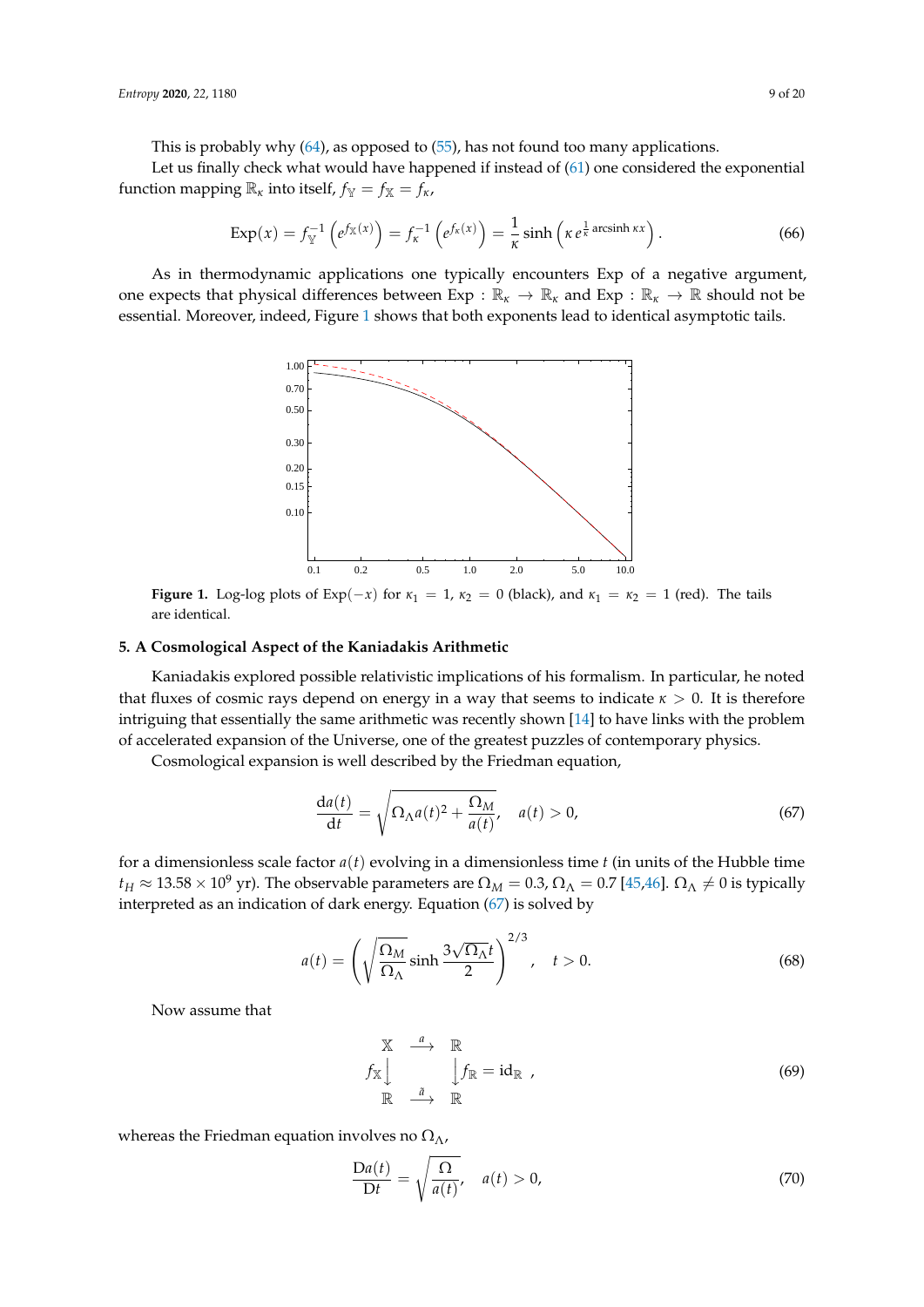for some  $\Omega$ . Its solution by non-Newtonian techniques reads

<span id="page-9-0"></span>
$$
a(t) = \left(\frac{3}{2}\sqrt{\Omega}f_{\mathbb{X}}(t)\right)^{2/3},\tag{71}
$$

so, comparing [\(71\)](#page-9-0) with [\(68\)](#page-8-2), we find

$$
f_{\mathbb{X}}(t) = \frac{2}{3\sqrt{0.7}} \sqrt{\frac{\Omega_M}{\Omega}} \sinh \frac{3\sqrt{0.7}}{2} t = \sqrt{\frac{\Omega_M}{\Omega}} f_{\kappa}^{-1}(t), \text{ for } \kappa = 1.255.
$$
 (72)

Accelerated expansion of the Universe looks like a combined effect of non-Euclidean geometry and non-Diophantine arithmetic. The resulting dynamics is non-Newtonian in both meanings of this term.

The presence of the inverse bijection  $f_{\kappa}^{-1}$  and  $\kappa > 1$  raises a number of interesting questions. It is related to the fundamental duality between Diophantine and non-Diophantine arithmetics. Namely, any equation of the form, say

$$
x_1 \oplus x_2 = f^{-1}(f(x_1) + f(x_2)), \tag{73}
$$

can be inverted by  $f(x) = y$  into

$$
y_1 + y_2 = f(f^{-1}(y_1) \oplus f^{-1}(y_2)), \tag{74}
$$

suggesting that it is  $oplus$  and not + which is the Diophantine arithmetic operation. Having two isomorphic arithmetics we, in general, do not have any criterion telling us which of the two is "normal", and which is "generalized".

#### **6. Kolmogorov–Nagumo Averages and Non-Diophantine/Non-Newtonian Probability**

Another non-Diophantine/non-Newtonian aspect that can be identified in the context of information theory and thermodynamics is implicitly present in the works of Kolmogorow, Nagumo, and Rényi. Let us recall that a Kolmogorov–Nagumo average is defined as [\[47–](#page-18-10)[54\]](#page-18-11)

<span id="page-9-1"></span>
$$
\langle a \rangle_f = f^{-1}\left(\sum_k p_k f(a_k)\right). \tag{75}
$$

Rewriting [\(75\)](#page-9-1) as

$$
\langle a \rangle_f = f^{-1} \left( \sum_k f(p'_k) f(a_k) \right) = \bigoplus_k p'_k \odot a_k, \tag{76}
$$

where  $p'_k = f^{-1}(p_k)$ , one interprets the average as the one typical of a non-Diophantinearithmetic-valued probability. Apparently, neither Kolmogorov nor Nagumo nor Rényi had interpreted their results from this arithmetic point of view [\[7\]](#page-17-4).

The lack of arithmetic perspective is especially visible in the works of Rényi [\[49\]](#page-18-12) who, while deriving his *α*-entropies, began with a general Kolmogorov–Nagumo average. Trying to derive a meaningful class of *f* s he demanded that

$$
\langle a+c \rangle_f = \langle a \rangle_f + c \tag{77}
$$

be valid for any constant random variable *c*, and this led him to the exponential family  $f_\alpha(x) = 2^{(1-\alpha)x}$ (up to a general affine transformation  $f \mapsto Af + B$ , which does not affect Kolmogorov–Nagumo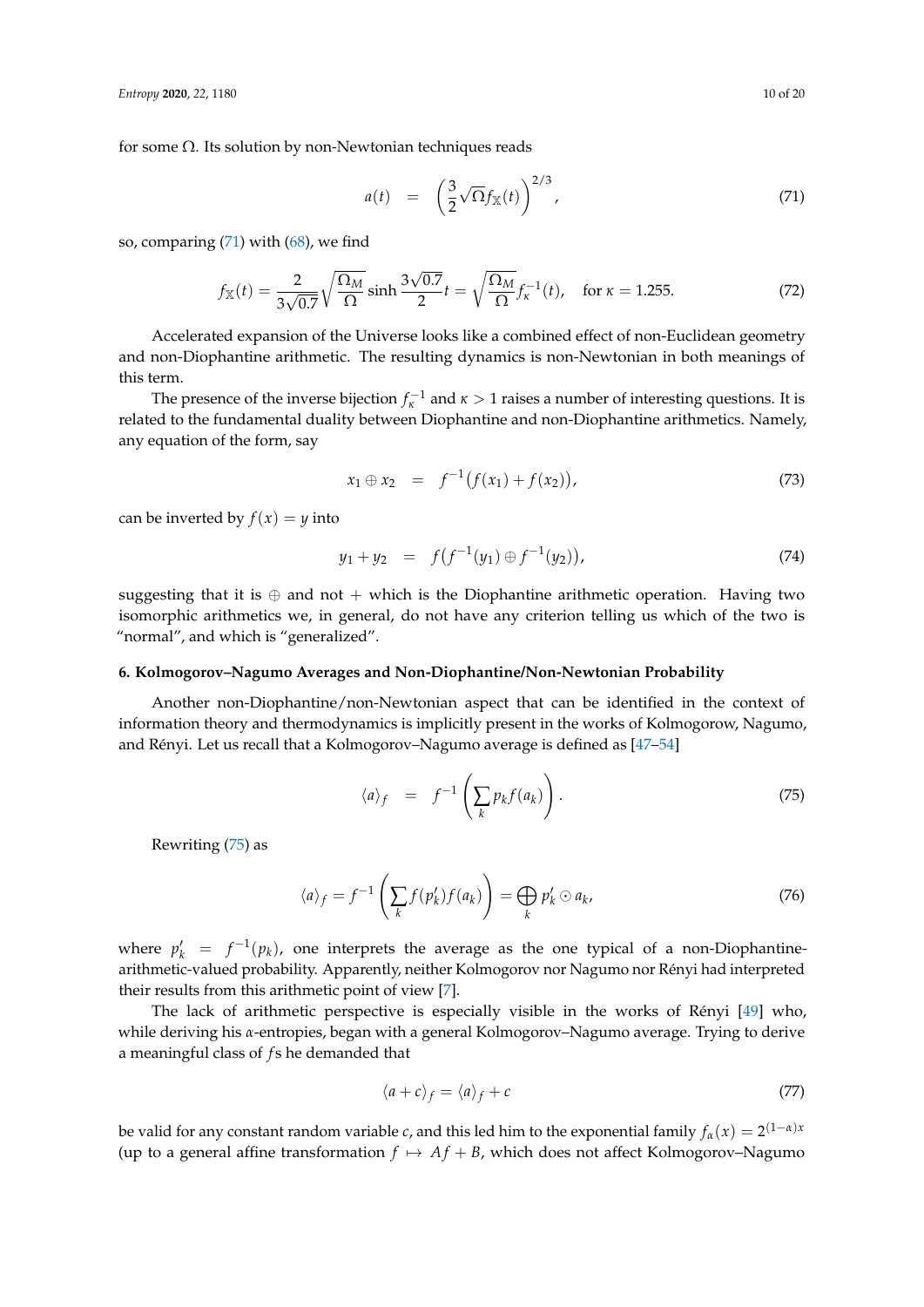averages). In physical applications, it is more convenient to work with natural logarithms, so let us replace  $f_{\alpha}$  by  $f_q(x) = e^{(1-q)x}$ ,  $f_q^{-1}(x) = \frac{1}{1-q} \ln x$ ,  $q \in R$ . With this particular choice of *f* one finds

$$
\langle a \rangle_{f_q} = \frac{1}{1-q} \ln \left( \sum_k p_k e^{(1-q)a_k} \right). \tag{78}
$$

As is well known, the standard linear average is the limiting case  $\lim_{q\to 1}\langle a\rangle_{f_q} = \sum_k p_k a_k$ that includes the entropy of Shannon,  $S = \sum_k p_k \ln(1/p_k) = S_1$ , as the limit  $q \to 1$  of the Rényi entropy

$$
S_q = \frac{1}{1-q} \ln \left( \sum_k p_k e^{(1-q)\ln(1/p_k)} \right) = \frac{1}{1-q} \ln \sum_k p_k^q.
$$
 (79)

Still, notice that  $\langle a \oplus b \rangle_f = \langle a \rangle_f \oplus \langle b \rangle_f$  for any *f* , so had Rényi been thinking in arithmetic categories, he would not have arrived at his *fα*. Yet, *f<sup>α</sup>* is an interesting special case. For example,

$$
p'_k = f_q^{-1}(p_k) = \frac{1}{q-1} \ln(1/p_k).
$$
 (80)

The random variable  $a_k = \log_b(1/p_k)$  is, according to Shannon [\[49,](#page-18-12)[55\]](#page-18-13), the amount of information obtained by observing an event whose probability is *p<sup>k</sup>* . The choice of *b* defines units of information. Therefore, Rényi's non-Diophantine probability  $p'_k$  is the amount of information encoded in  $p_k$ .

#### **7. Escort Probabilities and Quantum Mechanical Hidden Variables**

Non-Diophantine arithmetics have several properties that make them analogous to sets of values of incompatible random variables in quantum mechanics. Generalized arithmetics and non-Newtonian calculi have nontrivial consequences for the problem of hidden variables and completeness of quantum mechanics.

**Example 7.** Pauli matrices  $\sigma_1$  and  $\sigma_2$  represent random variables whose values are  $s_1 = \pm 1$  and  $s_2 = \pm 1$ , *respectively. However, it is not allowed to assume that*  $\sigma_1 + \sigma_2$  *represents a random variable whose possible values are*  $s_1 + s_2 = 0, \pm 2$ , even though an average of  $\sigma_1 + \sigma_2$  ia a sum of independent averages of  $\sigma_1$  and *σ*2*. In non-Diophantine arithmetic one encounters a similar problem. In general it makes no sense to perform additions of the form*  $x_X + y_Y$  *even if*  $x_X \in \mathbb{R}$  *and*  $y_Y \in \mathbb{R}$ *. One should not be surprised if non-Diophantine probabilities turn out to be analogous to quantum probabilities, at least in some respects.*

Normalization of probability implies

<span id="page-10-0"></span>
$$
1_{\mathbb{X}} = f^{-1}(1) = f^{-1}\left(\sum_{k} p_{k}\right) = f^{-1}\left(\sum_{k} f(p_{k}')\right) = \bigoplus_{k} p_{k}'.\tag{81}
$$

In principle, 1<sub>X</sub>  $\neq$  1. An interesting and highly nontrivial case occurs if both  $p_k$  and  $p'_k = f^{-1}(p_k)$ are probabilities in the ordinary sense, i.e., in addition to [\(81\)](#page-10-0) one finds  $1_{\mathbb{X}} = 1$ ,  $0 \le p'_k \le 1$ , and  $\sum_{k} p'_{k} = 1$ . What can be then said about *f*? We can formalize the question as follows.

**Problem 1.** *Find a characterization of those functions g* : [0, 1]  $\rightarrow$  [0, 1] *that satisfy* 

<span id="page-10-1"></span>
$$
\sum_{k} g(p_k) = 1, \quad \text{for any choice of probabilities } p_k. \tag{82}
$$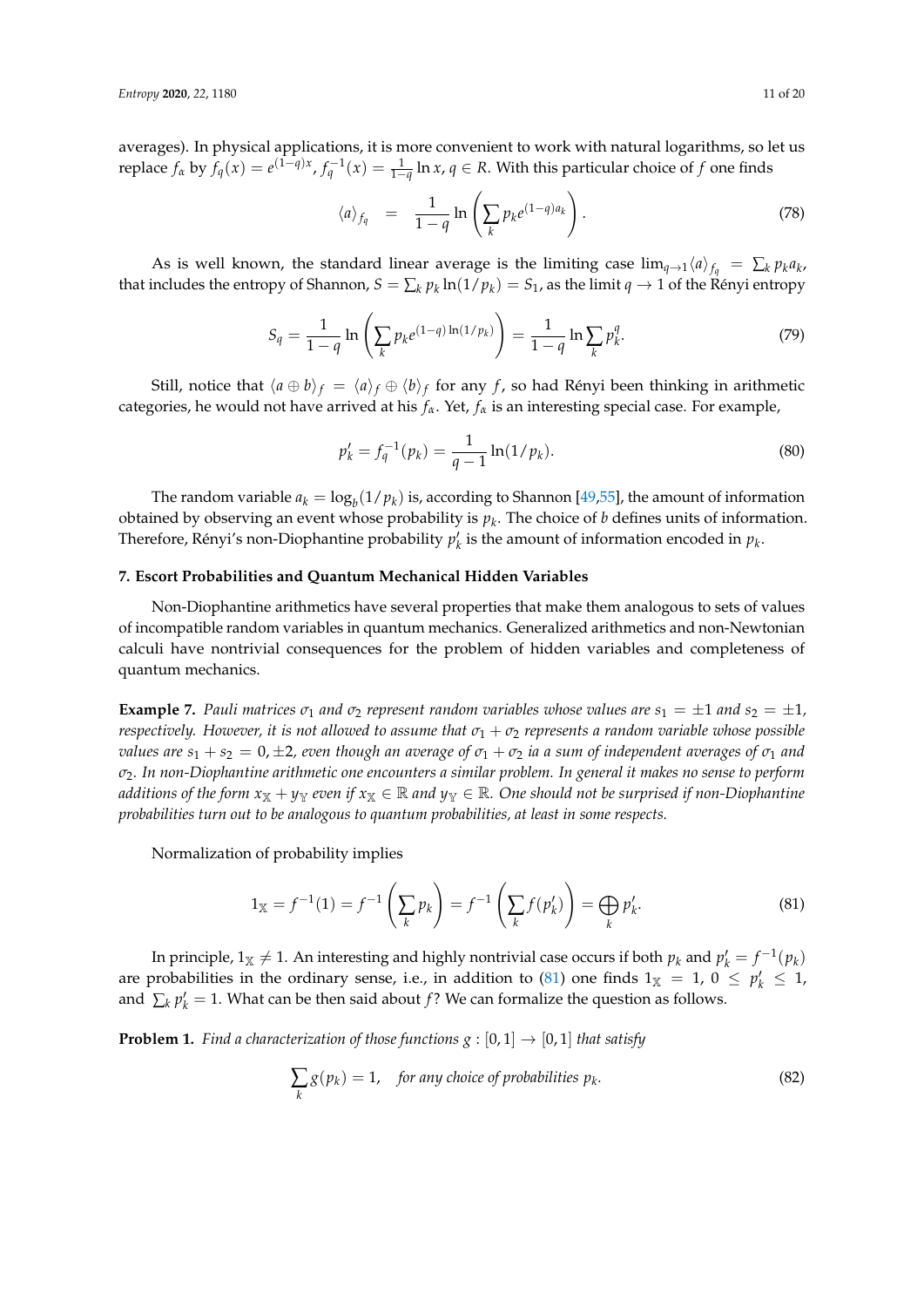In analogy to the generalized thermostatistics literature we can term  $p'_k = g(p_k)$  the escort probabilities [\[56–](#page-19-0)[58\]](#page-19-1). Notice that we are *not* in interested in the trivial solution, often employed in the context of Tsallis and Rényi entropies, where  $p_k$  is replaced by  $p_k^q$ *k* and then *renormalized*,

$$
P_k = \frac{p_k^q}{\sum_j p_j^q} = g_k(p_1, \dots, p_n, \dots)
$$
\n(83)

as  $g_k(p_1,\ldots,p_n,\ldots)\neq g(p_k)$  for a single function  $g$  of one variable. As we will shortly see, the solution of [\(82\)](#page-10-1) turns out to have straightforward implications for the quantum mechanical problem of hidden variables, and relations between classical and quantum probabilities.

The most nontrivial result is found for binary probabilities,  $p_1 + p_2 = 1$ .

<span id="page-11-3"></span>**Lemma 1.**  $g(p_1) + g(p_2) = 1$  *for all*  $p_1 + p_2 = 1$  *if and only if* 

<span id="page-11-4"></span>
$$
g(p) = \frac{1}{2} + h\left(p - \frac{1}{2}\right) \tag{84}
$$

*where*  $h(-x) = -h(x)$ .

**Proof.** See Appendix **B**. □

The lemma has profound consequences for foundations of quantum mechanics, as it allows to circumvent Bell's theorem by non-Newtonian hidden variables. For more details the readers are referred to [\[13,](#page-17-12)[15\]](#page-17-5), but here just a few examples.

**Example 8.** *The trivial case*  $g(p) = p$  *implies*  $h(x) = x$ *, where*  $0 \le p \le 1$  *and*  $-1/2 \le x \le 1/2$ *.* 

<span id="page-11-0"></span>**Example 9.** *Consider*  $g(p) = \sin^2 \frac{\pi}{2} p$ *. Then,* 

$$
h(x) = g\left(x + \frac{1}{2}\right) - \frac{1}{2} = \frac{1}{2}\sin \pi x.
$$
 (85)

*Let us cross-check,*

$$
g(p) + g(1 - p) = \sin^2 \frac{\pi}{2} p + \sin^2 \frac{\pi}{2} (1 - p) = \sin^2 \frac{\pi}{2} p + \cos^2 \frac{\pi}{2} p = 1.
$$
 (86)

*Now let*  $p = (\pi - \theta)/\pi$  *be the probability of finding a point belonging to the overlap of two half-circles rotated by θ. Then,*

<span id="page-11-2"></span>
$$
g(p) = \sin^2 \frac{\pi}{2} \frac{\pi - \theta}{\pi} = \cos^2 \frac{\theta}{2}
$$
 (87)

*is the quantum-mechanical law describing the conditional probability for two successive measurements of spin-1/2 in two Stern–Gerlach devices placed one after another, with relative angle θ. Escort probability has become a quantum probability.*

**Example 10.** Let us continue the analysis of Example [9.](#page-11-0) Function  $g : [0,1] \to [0,1], g(p) = \sin^2 \frac{\pi}{2}p$ , *is one-to-one. It can be continued to the bijection*  $g : \mathbb{R} \to \mathbb{R}$  by the periodic repetition,

<span id="page-11-1"></span>
$$
g(x) = n + \sin^2 \frac{\pi}{2} (x - n), \quad n \le x \le n + 1, \quad n \in \mathbb{Z}.
$$
 (88)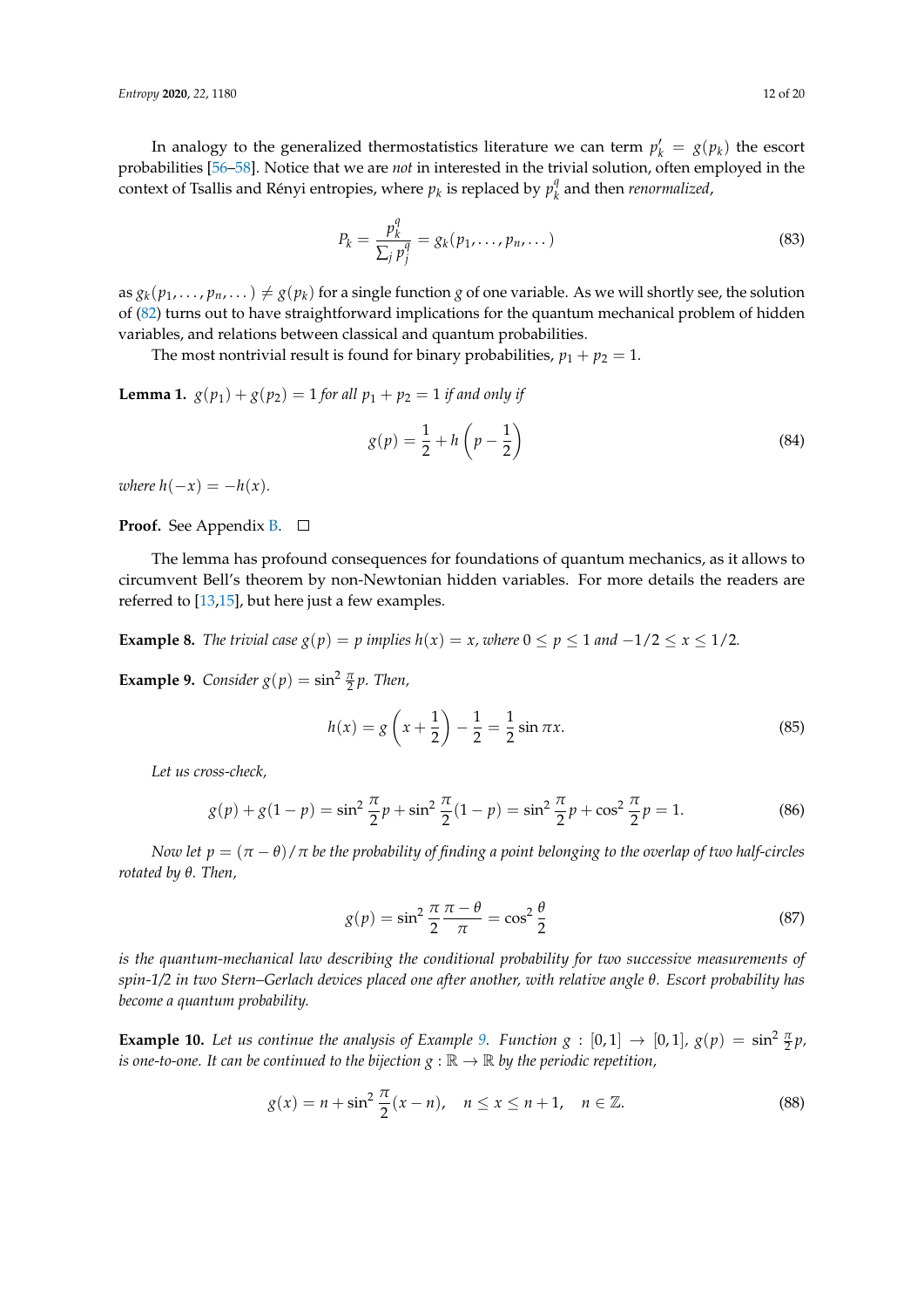*Now let*  $f = g^{-1}$ *. [\(88\)](#page-11-1) leads to a non-Diophantine arithmetic and non-Newtonian calculus. Let*  $\theta = \alpha - \beta$ ,  $0 \le \theta \le \pi$ , be an angle between two vectors representing directions of Stern-Gerlach devices. *Quantum conditional probability [\(87\)](#page-11-2) can be represented in a non-Newtonian hidden-variable form,*

$$
\cos^2 \frac{\alpha - \beta}{2} = \sin^2 \frac{\pi}{2} \frac{\pi - (\alpha - \beta)}{\pi} = f^{-1} \left( \frac{1}{\pi} \int_{\alpha}^{\pi + \beta} dr \right) = f^{-1} \left( \int_{f(\alpha')}^{f(\pi' \oplus \beta')} \tilde{\rho}(r) dr \right)
$$

$$
= \int_{\alpha'}^{\pi' \oplus \beta'} \rho(\lambda) D\lambda,
$$
(89)

*where x* <sup>0</sup> = *f* −1 (*x*)*. Here, ρ is a conditional probability density of non-Newtonian hidden-variables (the half-circle is a result of conditioning by the first measurement).*

Non-Newtonian calculus shifts the discussion on relations between classical and quantum probability, or classical and quantum information, into unexplored areas.

**Example 11.** *In typical Bell-type experiments one deals with four probabilities, corresponding to four combinations* (±, ±)*,* (±, ∓) *of pairs of binary results. The corresponding non-Newtonian model is obtained* by rescaling  $g(p_k) \mapsto p\,g(p_k/p)$ , with  $p=1/2$ . The rescaled bijection satisfies  $g(p_1)+g(p_2)=p$  for any  $p_1 + p_2 = p$ . Explicitly,

$$
g(p_{++}) + g(p_{+-}) + g(p_{-+}) + g(p_{--}) = 1 = p_{++} + p_{+-} + p_{-+} + p_{--}.
$$
\n(90)

*The resulting hidden-variable model is local, but standard Bell's inequality cannot be proved [\[15\]](#page-17-5). Why? Mainly because the non-Newtonian integral is not a linear map with respect to the ordinary Diophantine addition and multiplication (unless f is linear), whereas the latter is always assumed in proofs of Bell-type inequalities.*

A generalization to arbitrary probabilities,  $p_1 + \cdots + p_n = 1$ , leads to an affine deformation of arithmetic, an analogue of Benioff number scaling [\[21](#page-17-9)[–25\]](#page-17-10). Affine transformations do not affect Kolmogorov–Nagumo averages.

<span id="page-12-0"></span>**Lemma 2.** Consider probabilities  $p_1, \ldots, p_n$ ,  $n \geq 3$ .  $g(p_k)$  are probabilities for any choice of  $p_k$  if and only if  $g(p_k) = \frac{1 - a + 2ap_k}{n + (2 - n)a}$ ,  $-1 \le a \le 1$ .

**Proof.** See Appendix [C.](#page-15-1)

The bijection *g* implied by Lemma [2](#page-12-0) depends on *n*. In infinitely dimensional systems, that is when *n* can be arbitrary, the only option is  $a = 1$  and thus  $g(p) = p$  is the only acceptable solution. However, in spin systems there exits an alternative interpretation of this property: The dimension *n* grows with spin in such a way that  $g_n(p) \to p$  with  $n \to \infty$  is a correspondence principle meaning that very large spins are practically classical. The transition non-Diophantine  $\rightarrow$  Diophantine, non-Newtonian  $\rightarrow$ Newtonian becomes an analogue of non-classical → classical.

**Example 12.** *Limitations imposed by Lemma [2](#page-12-0) can be nevertheless circumvented in various ways. For example, let*  $g(1) = 1$  *for a solution g from Lemma [1,](#page-11-3) so that*  $1<sub>X</sub> = 1$ *. Obviously,* 

$$
1 = 1_{\mathbb{X}} \odot \cdots \odot 1_{\mathbb{X}} = 1 \odot \cdots \odot 1 = 1 \cdots 1. \tag{91}
$$

*Replacing each of the* 1*s by an appropriate sum of binary conditional probabilities*

$$
1 = g(p_{k_1...k_n1}) + g(p_{k_1...k_n2}) = g(p_{k_1...k_n1}) \oplus g(p_{k_1...k_n2})
$$
\n(92)

*we can generate various conditional classical or quantum probabilities typical of a generalized Bernoulli-type process, representing several classical or quantum filters placed one after another.*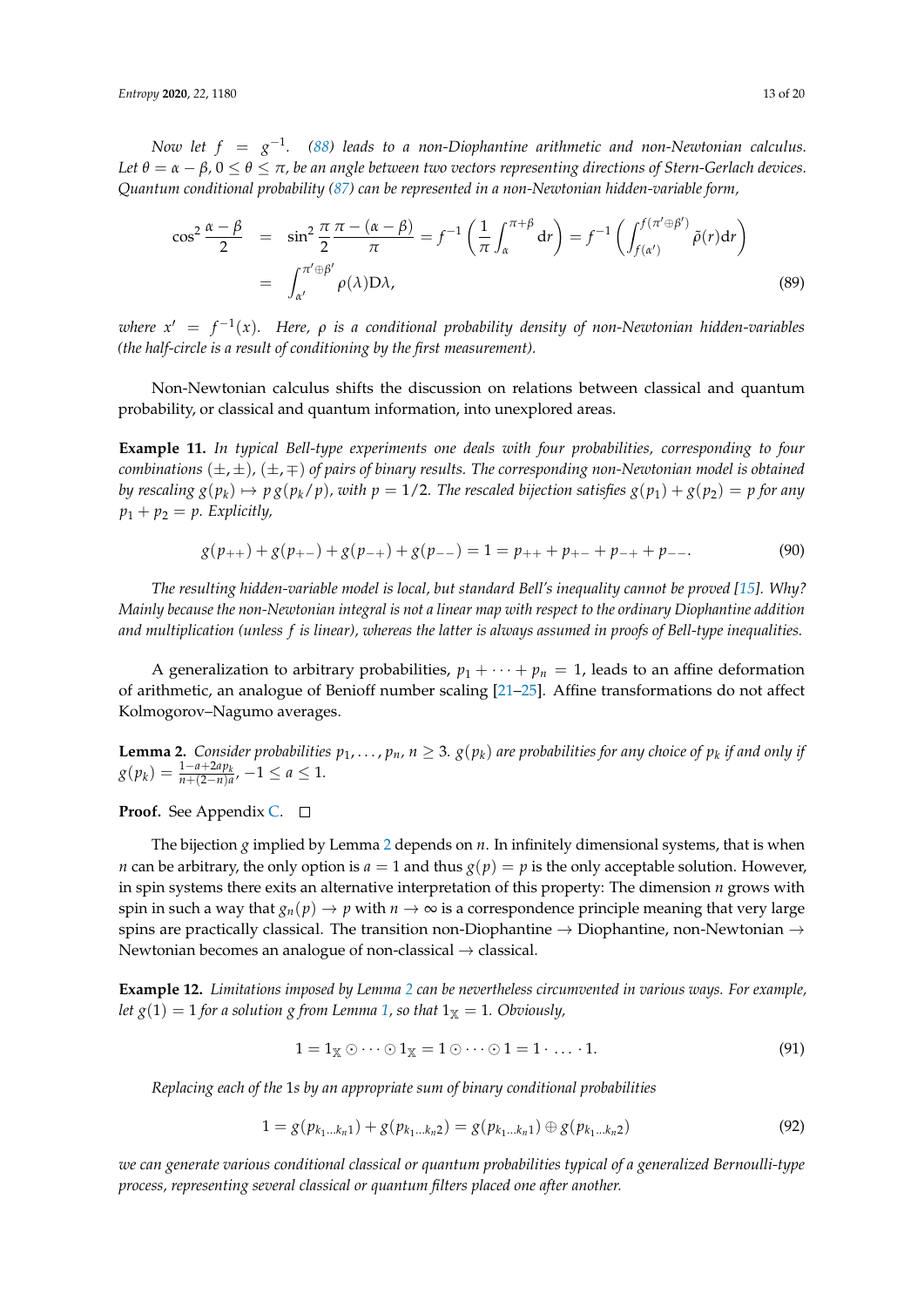# **8. Non-Newtonian Maximum Entropy Principle**

Let us finally discuss the implications of our non-Newtonian form [\(32\)](#page-4-0) of entropy for maximum entropy principles. Assume probabilities belong to X. Define the Massieu function [\[43\]](#page-18-6) by

$$
\Phi = S \ominus_{\mathbb{Z}} \alpha_{\mathbb{Z}} \odot_{\mathbb{Z}} N \ominus_{\mathbb{Z}} \beta_{\mathbb{Z}} \odot_{\mathbb{Z}} H,
$$
\n(93)

$$
N = \bigoplus_{k} \mathbb{Z} p_k = f_{\mathbb{Z}}^{-1} \left( \sum_{k} f_{\mathbb{X}}(p_k) \right), \tag{94}
$$

$$
H = \bigoplus_{k} \mathbb{Z} p_k \odot_{\mathbb{Z}}^{\mathbb{X} \mathbb{E}} E_k = f_{\mathbb{Z}}^{-1} \left( \sum_{k} f_{\mathbb{X}}(p_k) f_{\mathbb{E}}(E_k) \right), \tag{95}
$$

where  $E_k \in \mathbb{E}$ , and  $\alpha_{\mathbb{Z}} = f_{\mathbb{Z}}^{-1}(\alpha)$ ,  $\beta_{\mathbb{Z}} = f_{\mathbb{Z}}^{-1}(\beta)$  are Lagrange multipliers. Explicitly,

$$
\Phi = f_{\mathbb{Z}}^{-1} \left[ \sum_{k} f_{\mathbb{X}}(p_k) \ln \left( 1 / f_{\mathbb{X}}(p_k) \right) - \alpha \sum_{k} f_{\mathbb{X}}(p_k) - \beta \sum_{k} f_{\mathbb{X}}(p_k) f_{\mathbb{E}}(E_k) \right]. \tag{96}
$$

Vanishing of the derivative of Φ,

$$
\frac{\mathcal{D}\Phi}{\mathcal{D}p_l} = 0_{\mathbb{Z}},\tag{97}
$$

is equivalent to the standard formula for probabilities  $f_{\mathbb{X}}(p_k)$  (see the second form of non-Newtonian derivative in [\(18\)](#page-2-0)),

$$
\frac{\mathrm{d}}{\mathrm{d}f_{\mathbb{X}}(p_l)}\left(\sum_k f_{\mathbb{X}}(p_k)\ln\left(1/f_{\mathbb{X}}(p_k)\right)-\alpha\sum_k f_{\mathbb{X}}(p_k)-\beta\sum_k f_{\mathbb{X}}(p_k)f_{\mathbb{E}}(E_k)\right)=0.
$$
\n(98)

Accordingly, the solution reads

$$
p_k = f_{\mathbb{X}}^{-1} \left( e^{-\beta f_{\mathbb{E}}(E_k)} / \tilde{Z}(\beta) \right) = \operatorname{Exp}(\ominus_{\mathbb{E}} \beta_{\mathbb{E}} \odot_{\mathbb{E}} E_k) \oslash_{\mathbb{X}} Z_{\mathbb{X}}(\beta), \tag{99}
$$

$$
Z_{\mathbb{X}}(\beta) = f_{\mathbb{X}}^{-1}(\tilde{Z}(\beta)) = f_{\mathbb{X}}^{-1}(\tilde{Z}(f_{\mathbb{E}}(\beta_{\mathbb{E}}))) = Z(\beta_{\mathbb{E}}), \qquad (100)
$$

and involves the exponential function  $Exp : \mathbb{E} \to \mathbb{X}$  we have encountered before. The normalization,

$$
1_{\mathbb{X}} = \bigoplus_{k} \mathbb{X} p_k = f_{\mathbb{X}}^{-1} \left( \sum_{k} e^{-\beta f_{\mathbb{E}}(E_k)} / \tilde{Z}(\beta) \right) = f_{\mathbb{X}}^{-1}(1), \tag{101}
$$

implies the usual relation  $\tilde{Z}(\beta) = \sum_{k} e^{-\beta f_{\mathbb{E}}(E_k)}$ .

Equivalently, directly at the level of  $X$ ,

$$
Z_{\mathbb{X}}(\beta) = f_{\mathbb{X}}^{-1} \left( \sum_{k} e^{-\beta f_{\mathbb{E}}(E_{k})} \right) = f_{\mathbb{X}}^{-1} \left( \sum_{k} f_{\mathbb{X}} \circ f_{\mathbb{X}}^{-1} \left( e^{f_{\mathbb{E}}(\ominus_{\mathbb{E}} \beta_{\mathbb{E}} \odot_{\mathbb{E}} E_{k})} \right) \right)
$$
  
=  $f_{\mathbb{X}}^{-1} \left( \sum_{k} f_{\mathbb{X}} \left( \operatorname{Exp}(\ominus_{\mathbb{E}} \beta_{\mathbb{E}} \odot_{\mathbb{E}} E_{k}) \right) \right) = \bigoplus_{k} {\mathbb{X}} \operatorname{Exp}(\ominus_{\mathbb{E}} \beta_{\mathbb{E}} \odot_{\mathbb{E}} E_{k}) = Z(\beta_{\mathbb{E}}). \quad (102)$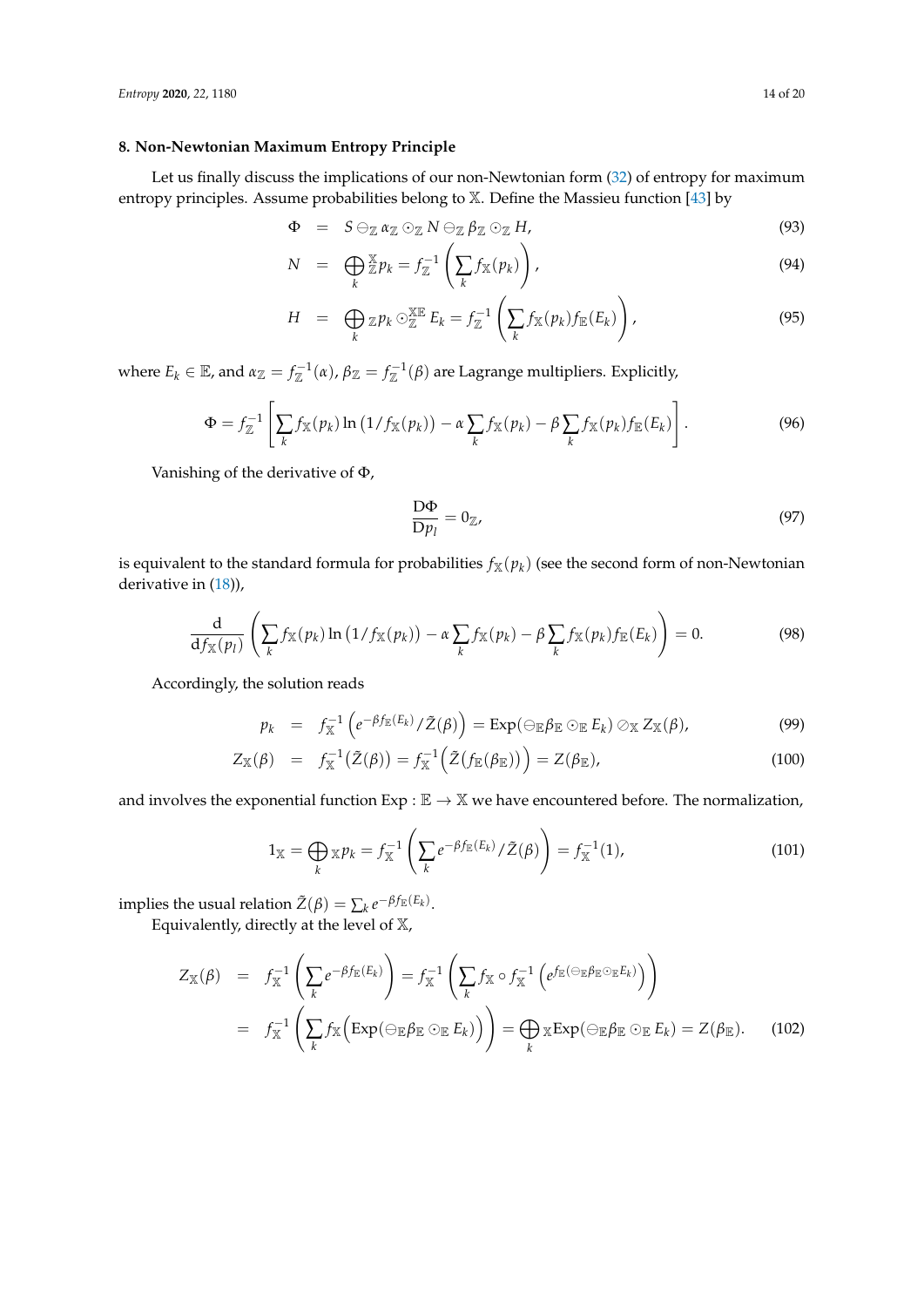All the standard tricks one finds in thermodynamics textbooks will work here. For example,

$$
H = f_{\mathbb{Z}}^{-1} \left( \sum_{k} f_{\mathbb{X}}(p_{k}) f_{\mathbb{E}}(E_{k}) \right) = f_{\mathbb{Z}}^{-1} \left( \sum_{k} e^{-\beta f_{\mathbb{E}}(E_{k})} f_{\mathbb{E}}(E_{k}) / \tilde{Z}(\beta) \right) = f_{\mathbb{Z}}^{-1} \left( -\frac{d \ln \tilde{Z}(\beta)}{d\beta} \right)
$$
  
=  $\Theta_{\mathbb{Z}} f_{\mathbb{Z}}^{-1} \left( \frac{d \ln \tilde{Z}(\beta)}{d\beta} \right) = \Theta_{\mathbb{Z}} f_{\mathbb{Z}}^{-1} \left( \frac{d \ln \tilde{Z}(\beta)}{d f_{\mathbb{E}}(\beta_{\mathbb{E}})} \right) = \Theta_{\mathbb{Z}} f_{\mathbb{Z}}^{-1} \left( \frac{d \tilde{A} (f_{\mathbb{E}}(\beta_{\mathbb{E}}))}{d f_{\mathbb{E}}(\beta_{\mathbb{E}})} \right),$  (103)

for some function

$$
\begin{array}{ccc}\n\mathbb{E} & \stackrel{A}{\longrightarrow} & \mathbb{Z} \\
\downarrow f_{\mathbb{E}} & & \downarrow f_{\mathbb{Z}} \\
\mathbb{R} & \stackrel{\tilde{A}}{\longrightarrow} & \mathbb{R}\n\end{array} \tag{104}
$$

we yet have to determine. Clearly,

$$
\ln \tilde{Z}(\beta) = \tilde{A}(f_{\mathbb{E}}(\beta_{\mathbb{E}})) = \tilde{A}(\beta),
$$
\n
$$
A(x) = f_{\mathbb{Z}}^{-1}(\tilde{A}(f_{\mathbb{E}}(x))) = f_{\mathbb{Z}}^{-1}(\ln(\tilde{Z}(f_{\mathbb{E}}(x)))) = f_{\mathbb{Z}}^{-1}(\ln(f_{\mathbb{X}} \circ f_{\mathbb{X}}^{-1}[\tilde{Z}(f_{\mathbb{E}}(x))]) )
$$
\n
$$
= f_{\mathbb{Z}}^{-1}(\ln f_{\mathbb{X}}(Z(x))) = \text{Ln } Z(x),
$$
\n(106)

where  $Z : \mathbb{E} \to \mathbb{X}$ , Ln :  $\mathbb{X} \to \mathbb{Z}$ . Ultimately,

$$
H = \Theta_{\mathbb{Z}} \frac{\mathcal{D}(\text{Ln } \circ Z)(\beta_{\mathbb{E}})}{\mathcal{D}\beta_{\mathbb{E}}}.
$$
\n(107)

#### **9. Final Remarks**

Non-Newtonian calculus, and the non-Diophantine arithmetics behind it, are as simple as the undergraduate arithmetic and calculus we were taught at schools. Their conceptual potential is immense but they remain largely unexplored and unappreciated. Apparently, physicists in general do not feel any need of going beyond standard Diophantine arithmetic operations, in spite of the fact that the two greatest revolutions of the 20th century physics were, in their essence, arithmetic (i.e., relativistic addition of velocities and quantum mechanical addition of probabilities). It is thus intriguing that two of the most controversial issues of modern science—dark energy and Bell's theorem—reveal new aspects when reformulated in generalized arithmetic terms.

One should not be surprised that those who study generalizations of Boltzmann–Gibbs statistics are naturally more inclined to accept non-aprioric rules of physical arithmetic. Anyway, the very concept of non-extensivity, the core of many studies on generalized entropies, is implicitly linked with generalized forms of addition, multiplication, and differentiation [\[54](#page-18-11)[,59](#page-19-2)[–61\]](#page-19-3).

**Funding:** This research received no external funding.

**Acknowledgments:** I am indebted to Jan Naudts for comments.

**Conflicts of Interest:** The author declares no conflict of interest.

#### <span id="page-14-0"></span>**Appendix A. Proof of [\(39\)](#page-5-3)**

Let us treat this as an exercise in non-Newtonian calculus. Begin with the three diagrams

$$
\begin{array}{ccccccc}\nX & A & Y & X & B & Y & X & \frac{A \oplus YB}{Y} & Y \\
\downarrow f_X & f_X & \downarrow & \downarrow f_Y & f_X & \downarrow & \downarrow f_Y \\
\mathbb{R} & A & \mathbb{R} & \mathbb{R} & \stackrel{\mathcal{B}}{\longrightarrow} & \mathbb{R} & \mathbb{R} & \stackrel{\mathcal{A}+\mathcal{B}}{\longrightarrow} & \mathbb{R}\n\end{array} \tag{A1}
$$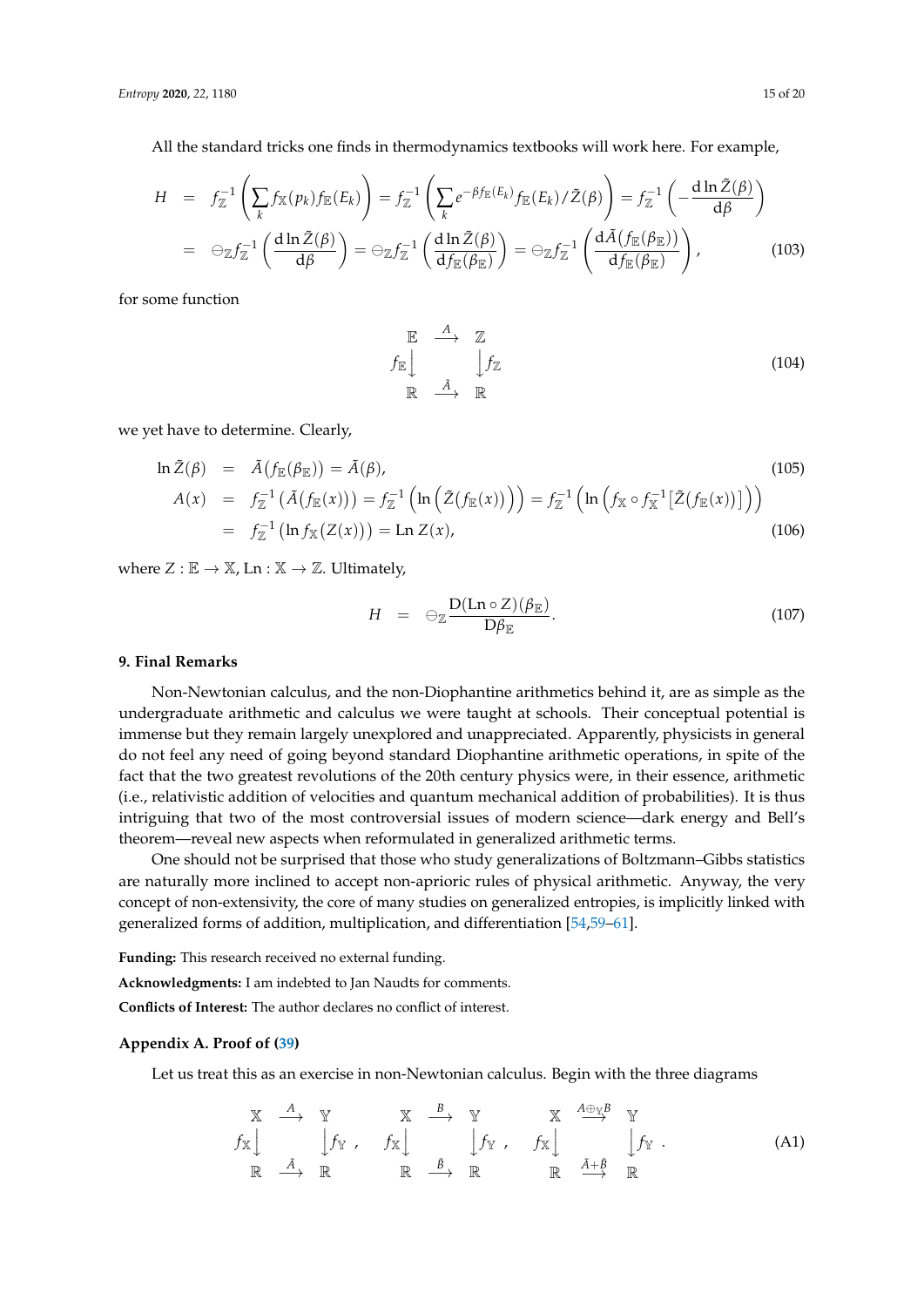Indeed,

$$
A \oplus_{\mathbb{Y}} B(x) = A(x) \oplus_{\mathbb{Y}} B(x) = f_{\mathbb{Y}}^{-1} (f_{\mathbb{Y}} \circ A(x) + f_{\mathbb{Y}} \circ B(x)) = f_{\mathbb{Y}}^{-1} (\tilde{A} \circ f_{\mathbb{X}}(x) + \tilde{B} \circ f_{\mathbb{X}}(x))
$$
  
=  $f_{\mathbb{Y}}^{-1} ((\tilde{A} + \tilde{B}) \circ f_{\mathbb{X}}(x))$  (A2)

By the definition [\(17\)](#page-2-1) of the limit,

$$
\lim_{x' \to x} A(x') \oplus_{\mathbb{Y}} B(x') = \lim_{x' \to x} (A \oplus_{\mathbb{Y}} B)(x') = f_{\mathbb{Y}}^{-1} \left( \lim_{r \to f_{\mathbb{X}}(x)} (A \oplus_{\mathbb{Y}} B)(r) \right)
$$
  
\n
$$
= f_{\mathbb{Y}}^{-1} \left( f_{\mathbb{Y}} \circ f_{\mathbb{Y}}^{-1} \left( \lim_{r \to f_{\mathbb{X}}(x)} \tilde{A}(r) \right) + f_{\mathbb{Y}} \circ f_{\mathbb{Y}}^{-1} \left( \lim_{r \to f_{\mathbb{X}}(x)} \tilde{B}(r) \right) \right)
$$
  
\n
$$
= f_{\mathbb{Y}}^{-1} \left( \lim_{r \to f_{\mathbb{X}}(x)} \tilde{A}(r) \right) \oplus_{\mathbb{Y}} f_{\mathbb{Y}}^{-1} \left( \lim_{r \to f_{\mathbb{X}}(x)} \tilde{B}(r) \right)
$$
  
\n
$$
= \left( \lim_{x' \to x} A(x') \right) \oplus_{\mathbb{Y}} \left( \lim_{x' \to x} B(x') \right). \tag{A3}
$$

# <span id="page-15-0"></span>**Appendix B. Proof of Lemma [1](#page-11-3)**

Ref. [\(84\)](#page-11-4) may be regarded as a definition of *h*. If  $h(-x) = -h(x)$  then

$$
g(1-p) + g(p) = \frac{1}{2} + h\left(1 - p - \frac{1}{2}\right) + \frac{1}{2} + h\left(p - \frac{1}{2}\right)
$$
(A4)

$$
= 1 + h\left(\frac{1}{2} - p\right) + h\left(p - \frac{1}{2}\right) \tag{A5}
$$

$$
= 1 - h\left(p - \frac{1}{2}\right) + h\left(p - \frac{1}{2}\right) = 1
$$
 (A6)

Now let  $g(1 - p) + g(p) = 1$ . Then

$$
1 = g(1-p) + g(p) \tag{A7}
$$

$$
= \frac{1}{2} + h\left(1 - p - \frac{1}{2}\right) + \frac{1}{2} + h\left(p - \frac{1}{2}\right) \tag{A8}
$$

$$
= 1 + h\left(\frac{1}{2} - p\right) + h\left(p - \frac{1}{2}\right). \tag{A9}
$$

Denoting  $x = p - \frac{1}{2}$  we find  $h(-x) = -h(x)$ .

# <span id="page-15-1"></span>**Appendix C. Proof of Lemma [2](#page-12-0)**

 $g(p_1) + \cdots + g(p_n) = 1$  must hold for any choice of probabilities. Setting  $p_1 = p$ ,  $p_2 = 1 - p$ , we find

<span id="page-15-3"></span>
$$
g(p) + g(1 - p) + (n - 2)g(0) = 1,
$$
\n(A10)

If *g*(0) = 0 then, by Lemma 1, *g*(*p*) =  $1/2 + h(p - 1/2)$ , with antisymmetric *h*. Returning to arbitrary *p<sup>k</sup>* , we get

$$
1 = \frac{n}{2} + \sum_{k=1}^{n-1} h\left(p_k - \frac{1}{2}\right) + h\left(1 - \sum_{k=1}^{n-1} p_k - \frac{1}{2}\right).
$$
 (A11)

By antisymmetry of *h*,

<span id="page-15-2"></span>
$$
1 - \frac{n}{2} - \sum_{k=2}^{n-1} h\left(p_k - \frac{1}{2}\right) = h\left(p_1 - \frac{1}{2}\right) - h\left(p_1 - \frac{1}{2} + \sum_{k=2}^{n-1} p_k\right),\tag{A12}
$$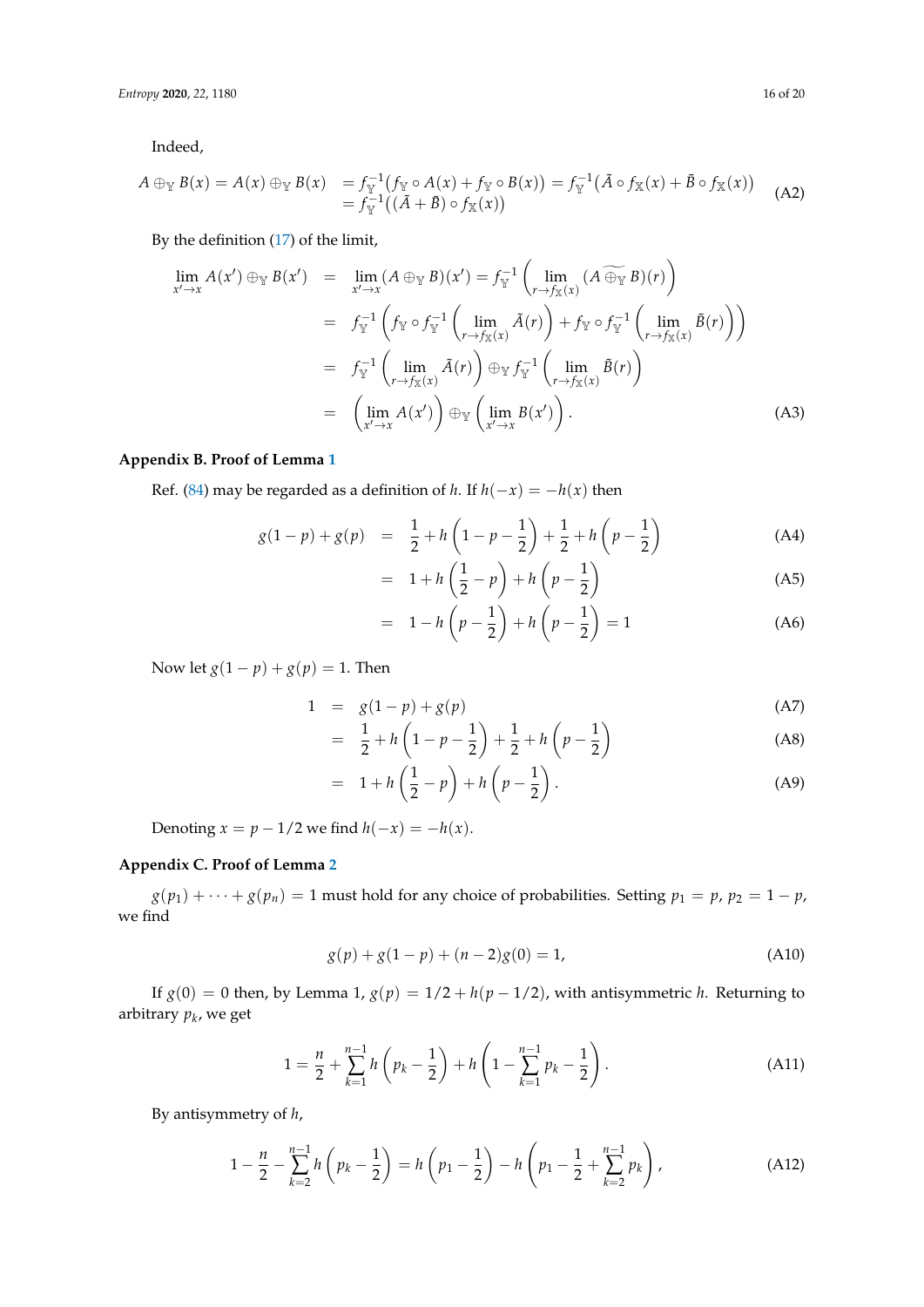which implies that the right-hand side of [\(A12\)](#page-15-2) is independent of  $p_1$  for any choice of  $p_2, \ldots, p_{n-1}$ . In other words, the difference  $h(x) - h(x + p)$  is independent of *x* for any  $0 \le p \le 1/2 - x$ , so  $h(x) = ax$ .  $g(0) = 0$  implies  $h(1/2) = 1/2$ ,  $a = 1$ , and  $g(p) = p$  for any  $p$ .

Now let  $g(0) > 0$ . Normalization

$$
g(1) + (n-1)g(0) = 1
$$
\n(A13)

combined with [\(A10\)](#page-15-3), imply

$$
g(p) + g(1 - p) = g(0) + g(1) > 0.
$$
 (A14)

Accordingly,  $G(p) = g(p)/(g(0) + g(1))$  satisfies  $G(p) + G(1 - p) = 1$ , so that

$$
G(p) = \frac{1}{2} + H\left(p - \frac{1}{2}\right),\tag{A15}
$$

where  $H(-x) = -H(x)$ . Returning to

$$
g(p) = (g(0) + g(1)) \left[ \frac{1}{2} + H\left(p - \frac{1}{2}\right) \right],
$$
 (A16)

we find

$$
\frac{1}{g(0)+g(1)} = \frac{n}{2} + \sum_{k=1}^{n-1} H\left(p_k - \frac{1}{2}\right) + H\left(1 - \sum_{k=1}^{n-1} p_k - \frac{1}{2}\right).
$$
 (A17)

and  $H(x) = ax$  by the same argument as before. Now,

$$
g(p) = (g(0) + g(1)) \frac{1 - a + 2ap}{2}
$$
 (A18)

Summing over all the probabilities,

$$
1 = \sum_{k=1}^{n} g(p_k) = (g(0) + g(1)) \frac{n - an + 2a}{2},
$$
 (A19)

we get

$$
g(p) = \frac{1 - a + 2ap}{n + (2 - n)a'}
$$
 (A20)

$$
g(0) = \frac{1-a}{n + (2-n)a'},
$$
 (A21)

$$
g(1) = \frac{1+a}{n+(2-n)a}.
$$
 (A22)

For *a* = 1 we reconstruct the case *g*(0) = 0, *g*(*p*) = *p*. *g*(0) > 0 and *g*(1)  $\ge$  0 imply either

<span id="page-16-1"></span>
$$
1 - a > 0, \quad 1 + a \ge 0, \quad n + (2 - n)a > 0,
$$
 (A23)

or

<span id="page-16-0"></span>
$$
1 - a < 0, \quad 1 + a \le 0, \quad n + (2 - n)a < 0,\tag{A24}
$$

but [\(A24\)](#page-16-0) is inconsistent. The first two inequalities of [\(A23\)](#page-16-1) imply −1 ≤ *a* < 1, but then *n* +  $(2 - n)a$  > 0 is fulfilled automatically for *n* ≥ 3. Non-negativity of *g*(*p*) requires  $0 ≤ 1 - a + 2ap$ for all  $0 \le p \le 1$ . For positive *a* the affine function  $p \mapsto 1 - a + 2ap$  is minimal at  $p = 0$ ,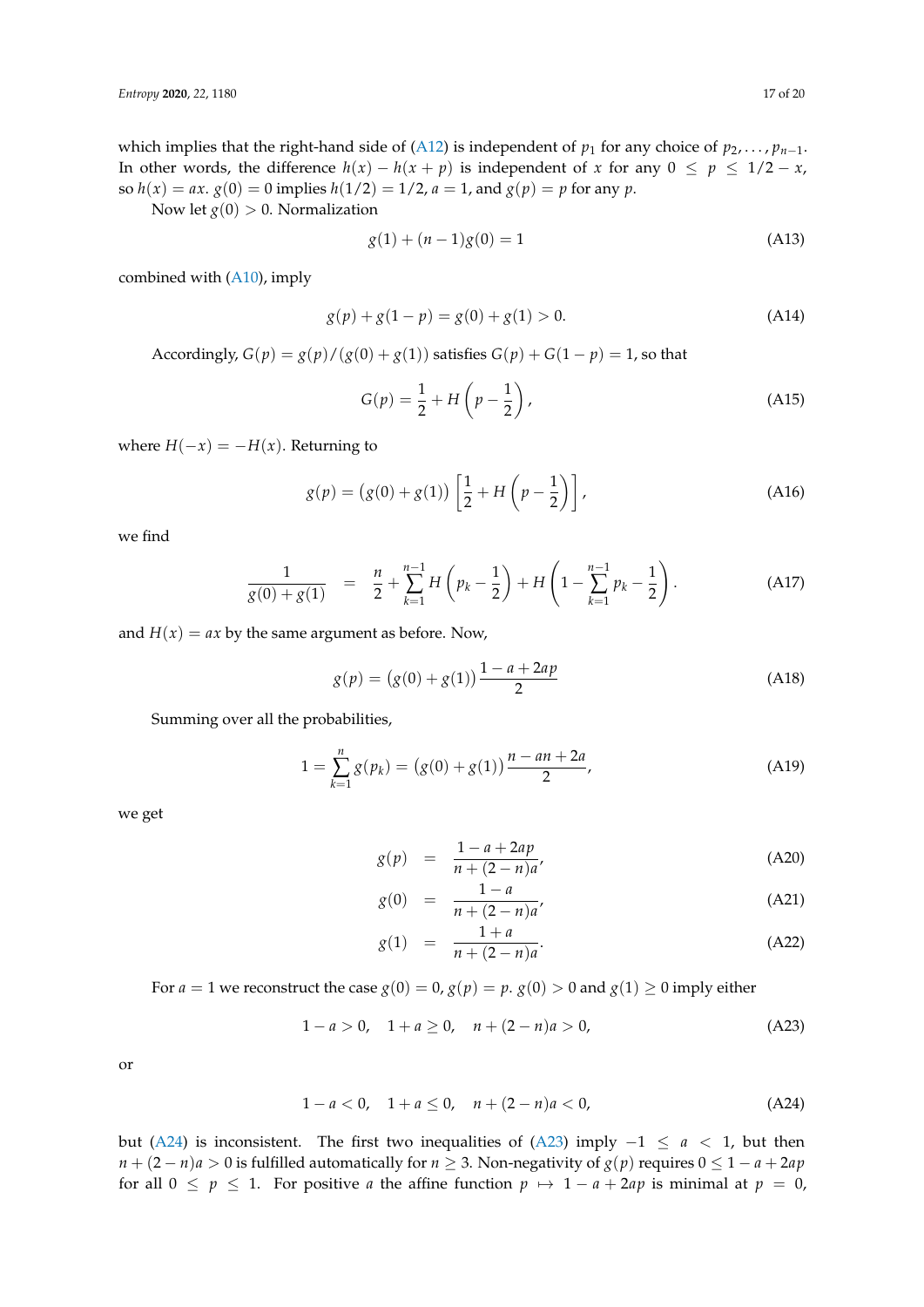implying  $0 < a \leq 1$ . For negative *a* the map  $p \mapsto 1 - a + 2ap$  is minimal at  $p = 1$ , so  $-1 \leq a < 0$ . Finally,  $-1 \le a \le 1$  covers all the cases. The case  $a = 0$  implies  $g(p_k) = 1/n$ , which is possible, but uninteresting for non-Newtonian applications as such a *g* is not one-to-one.

### **References**

- <span id="page-17-0"></span>1. Grossman, M.; Katz, R. *Non-Newtonian Calculus*; Lee Press: Pigeon Cove, MA, USA, 1972.
- 2. Grossman, M. *The First Nonlinear System of Differential and Integral Calculus*; Mathco: Rockport, ME, USA, 1979.
- <span id="page-17-1"></span>3. Grossman, M. *Bigeometric Calculus: A System with Scale-Free Derivative*; Archimedes Foundation: Rockport, ME, USA, 1983.
- <span id="page-17-2"></span>4. Pap, E. g-calculus. *Zb. Rad. Prirod. Fak. Ser. Mat.* **1993**, *23*, 145–156.
- 5. Pap, E. Generalized real analysis and its applications. *Int. J. Approx. Reason.* **2008**, *47*, 368–386. [\[CrossRef\]](http://dx.doi.org/10.1016/j.ijar.2007.05.015)
- <span id="page-17-3"></span>6. Grabisch, M.; Marichal, J.-L.; Mesiar, R.; Pap, E. *Aggregation Functions*; Cambridge University Press: Cambridge, UK, 2009.
- <span id="page-17-4"></span>7. Czachor, M. Relativity of arithmetic as a fundamental symmetry of physics. *Quantum Stud. Math. Found.* **2016**, *3*, 123–133. [\[CrossRef\]](http://dx.doi.org/10.1007/s40509-015-0056-4)
- 8. Aerts, D.; Czachor, M.; Kuna, M. Crystallization of space: Space-time fractals from fractal arithmetic. *Chaos Solit. Frac.* **2016**, *83*, 201–211. [\[CrossRef\]](http://dx.doi.org/10.1016/j.chaos.2015.12.004)
- 9. Aerts, D.; Czachor, M.; Kuna, M. Fourier transforms on Cantor sets: A study in non-Diophantine arithmetic and calculus. *Chaos Solit. Frac.* **2016**, *91*, 461–468. [\[CrossRef\]](http://dx.doi.org/10.1016/j.chaos.2016.07.008)
- 10. Czachor, M. If gravity is geometry, is dark energy just arithmetic? *Int. J. Theor. Phys.* **2017**, *56*, 1364–1381. [\[CrossRef\]](http://dx.doi.org/10.1007/s10773-017-3278-x)
- 11. Aerts, D.; Czachor, M.; Kuna, M. Simple fractal calculus from fractal arithmetic. *Rep. Math. Phys.* **2018**, *81*, 357–370. [\[CrossRef\]](http://dx.doi.org/10.1016/S0034-4877(18)30053-3)
- <span id="page-17-13"></span>12. Czachor, M. Waves along fractal coastlines: From fractal arithmetic to wave equations. *Acta Phys. Polon. B* **2019**, *50*, 813–831. [\[CrossRef\]](http://dx.doi.org/10.5506/APhysPolB.50.813)
- <span id="page-17-12"></span>13. Czachor, M. A loophole of all 'loophole-free' Bell-type theorems. *Found. Sci.* **2020**. [\[CrossRef\]](http://dx.doi.org/10.1007/s10699-020-09666-0)
- <span id="page-17-14"></span>14. Czachor, M. Non-Newtonian mathematics instead of non-Newtonian physics: Dark matter and dark energy from a mismatch of arithmetics. *Found. Sci.* **2020**. [\[CrossRef\]](http://dx.doi.org/10.1007/s10699-020-09687-9)
- <span id="page-17-5"></span>15. Czachor, M. Arithmetic loophole in Bell's theorem: An overlooked threat for entangled-state quantum cryptography. *arXiv* **2020**, arXiv:2004.04097.
- <span id="page-17-6"></span>16. Rashevsky, P.K. On the dogma of the natural numbers. *Uspekhi Mat. Nauk.* **1973**, *28*, 243–246. (In Russian) [\[CrossRef\]](http://dx.doi.org/10.1070/RM1973v028n04ABEH001602)
- <span id="page-17-7"></span>17. Burgin, M.S. Nonclassical models of the natural numbers. *Uspekhi Mat. Nauk* **1977**, *32*, 209–210. (In Russian)
- 18. Burgin, M. *Non-Diophantine Arithmetics, or Is It Possible that 2 + 2 Is Not Equal to 4?* Ukrainian Academy of Information Sciences: Kiev, Ukraine, 1997. (In Russian)
- 19. Burgin, M. Introduction to projective arithmetics. *arXiv* **2010**, arXiv:1010.3287.
- <span id="page-17-8"></span>20. Burgin, M.; Meissner, G. 1 + 1 = 3: Synergy arithmetics in economics. *Appl. Math.* **2017,** *8*, 133–134. [\[CrossRef\]](http://dx.doi.org/10.4236/am.2017.82011)
- <span id="page-17-9"></span>21. Benioff, P. Towards a coherent theory of physics and mathematics. *Found. Phys.* **2002**, *32*, 989–1029. [\[CrossRef\]](http://dx.doi.org/10.1023/A:1016561108807)
- 22. Benioff, P. Towards a coherent theory of physics and mathematics: The theory-experiment connection. *Found. Phys.* **2005**, *35*, 1825–1856. [\[CrossRef\]](http://dx.doi.org/10.1007/s10701-005-7351-6)
- 23. Benioff, P. Fiber bundle description of number scaling in gauge theory and geometry. *Quantum Stud. Math. Found.* **2015**, *2*, 289–313. [\[CrossRef\]](http://dx.doi.org/10.1007/s40509-015-0049-3)
- 24. Benioff, P. Space and time dependent scaling of numbers in mathematical structures: Effects on physical and geometric quantities. *Quantum Inf. Process.* **2016**, *15*, 1081–1102. [\[CrossRef\]](http://dx.doi.org/10.1007/s11128-015-1084-z)
- <span id="page-17-10"></span>25. Benioff, P. Effects of a scalar scaling field on quantum mechanics. *Quantum Inf. Process.* **2016**, *15*, 3005–3034. [\[CrossRef\]](http://dx.doi.org/10.1007/s11128-016-1312-1)
- <span id="page-17-11"></span>26. Kaniadakis, G. Nonlinear kinetics underlying generalized statistics. *Physica A* **2001**, *296*, 405. [\[CrossRef\]](http://dx.doi.org/10.1016/S0378-4371(01)00184-4)
- 27. Kaniadakis, G. H-theorem and generalized entropies within the framework of nonlinear kinetics. *Phys. Lett. A* **2001**, *288*, 283. [\[CrossRef\]](http://dx.doi.org/10.1016/S0375-9601(01)00543-6)
- 28. Kaniadakis, G. Statistical mechanics in the context of special relativity. *Phys. Rev. E* **2002**, *66*, 056125. [\[CrossRef\]](http://dx.doi.org/10.1103/PhysRevE.66.056125)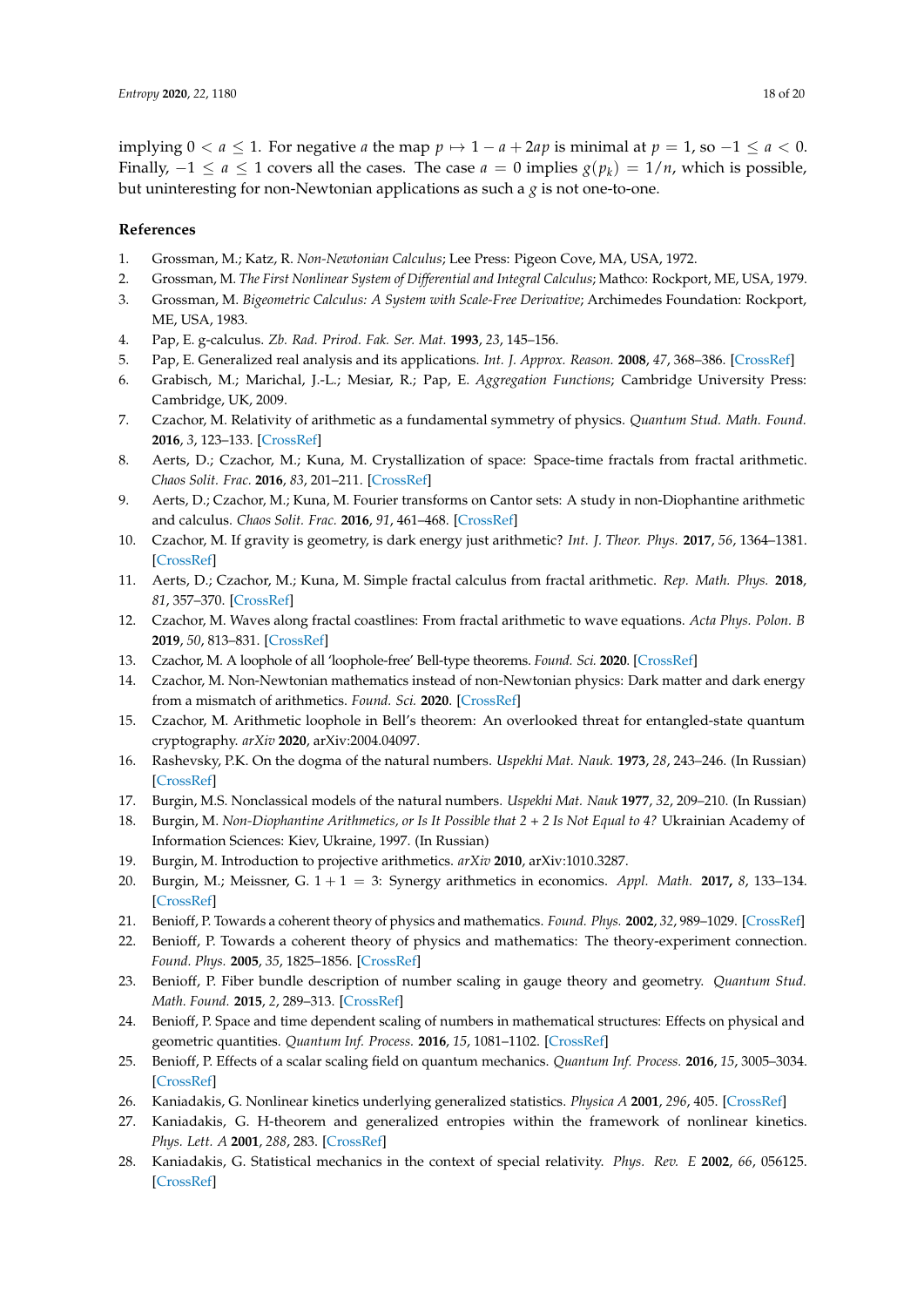- 29. Kaniadakis, G.; Scarfone, A.M. A new one parameter deformation of the exponential function. *Physica A* **2002**, *305*, 69. [\[CrossRef\]](http://dx.doi.org/10.1016/S0378-4371(01)00642-2)
- 30. Kaniadakis, G.; Lissia, M.; Scarfone, A.M. Two-parameter deformations of logarithm, exponential, and entropy: A consistent framework for generalized statistical mechanics. *Phys. Rev. E* **2005**, *71*, 046128. [\[CrossRef\]](http://dx.doi.org/10.1103/PhysRevE.71.046128)
- 31. Kaniadakis, G. Statistical mechanics in the context of special relativity (II). *Phys. Rev. E* **2005**, *72*, 036108. [\[CrossRef\]](http://dx.doi.org/10.1103/PhysRevE.72.036108)
- 32. Biró, T.S.; Kaniadakis, G. Two generalizations of the Boltzmann equation. *Eur. Phys. J. B* **2006**, *50*, 3. [\[CrossRef\]](http://dx.doi.org/10.1140/epjb/e2006-00112-3)
- 33. Kaniadakis, G. Towards a relativistic statistical theory. *Physica A* **2006**, *365*, 17–23. [\[CrossRef\]](http://dx.doi.org/10.1016/j.physa.2006.01.016)
- <span id="page-18-0"></span>34. Kaniadakis, G. Theoretical foundations and mathematical formalism of the power-law tailed statistical distributions. *Entropy* **2013**, *15*, 3983–4010. [\[CrossRef\]](http://dx.doi.org/10.3390/e15103983)
- <span id="page-18-1"></span>35. Burgin, M.; Czachor, M. *Non-Diophantine Arithmetics in Mathematics, Physics, and Psychology*; World Scientific: Singapore, 2020.
- <span id="page-18-2"></span>36. Epstein, M.; Sniatycki, J. Fractal mechanics. ´ *Physica D* **2006**, *220*, 54–68. [\[CrossRef\]](http://dx.doi.org/10.1016/j.physd.2006.06.008)
- <span id="page-18-3"></span>37. Epstein, M.; Śniatycki, J. The Koch curve as a smooth manifold. *Chaos Solitons Fractals* 2008, 38, 334–338. [\[CrossRef\]](http://dx.doi.org/10.1016/j.chaos.2006.11.036)
- <span id="page-18-4"></span>38. Wiener, N. *The Fourier Integral and Certain of Its Applications*; Cambridge University Press: Cambridge, UK, 1933.
- <span id="page-18-5"></span>39. Tsallis, C. What are the numbers that experiments provide? *Quim. Nova* **1994**, *17*, 468.
- 40. Naudts, J. Deformed exponentials and logarithms in generalized thermostatistics. *Physica A* **2002**, *316*, 323–334. [\[CrossRef\]](http://dx.doi.org/10.1016/S0378-4371(02)01018-X)
- 41. Ay, N.; Jost, J.; Le, H.V.; Schwachhöfer, L. *Information Geometry*; Springer: Berlin/Heidelberg, Germany, 2017.
- 42. Naudts, J. Generalised exponential families and associated entropy functions. *Entropy* **2008**, *10*, 131–149. [\[CrossRef\]](http://dx.doi.org/10.3390/entropy-e10030131)
- <span id="page-18-6"></span>43. Naudts, J. *Generalized Thermostatistics*; Springer: London, UK, 2011.
- <span id="page-18-7"></span>44. Zhang, J.; Naudts, J. Information geometry under monotone embedding. Part I: Divergence functios. In *Geometric Science of Information*; Lecture Notes in Computer Science; Nielsen, F., Barbaresco, F., Eds.; Springer: Berlin/Heidelberg, Germany, 2017; Volume 10589, pp. 205–214.
- <span id="page-18-8"></span>45. Reiss, A.G. Observational evidence from supernovae for an accelerating Universe and a cosmological constant. *Astron. J.* **1998**, *116*, 1009–1039. [\[CrossRef\]](http://dx.doi.org/10.1086/300499)
- <span id="page-18-9"></span>46. Perlmutter, S. Measurements of Ω and Λ from 42 high-redshift supernovae. *Appl. J.* **1999**, *517*, 565–586. [\[CrossRef\]](http://dx.doi.org/10.1086/307221)
- <span id="page-18-10"></span>47. Kolmogorov, A.N. Sur la notion de la moyenne. *Atti Acad. Naz. Lincei Rend.* **1930**, *12*, 388–391; Reprinted in *Selected Works of A. N. Kolmogorov*; Mathematics and Mechanics; Tikhomirov, V.M., Ed.; Kluwer: Dordrecht, The Netherlands, 1991; Volume 1.
- 48. Nagumo, M. Über eine Klasse der Mittelwerte. *Jpn. J. Math.* **1930**, *7*, 71–79; Reprinted in *Mitio Nagumo Collected Papers*; Yamaguti, M., Nirenberg, L., Mizohata, S., Sibuya, Y., Eds.; Springer: Tokyo, Japan, 1993. [\[CrossRef\]](http://dx.doi.org/10.4099/jjm1924.7.0_71)
- <span id="page-18-12"></span>49. Rényi, A. Some fundamental questions of information theory. *MTA III Oszt. Közl.* **1960**, *10*, 251–282. Reprinted in *Selected Papers of Alfréd Rényi*; Turán, P., Ed.; Akadémiai Kiadó: Budapest, Hungary, 1976.
- 50. Jizba, P.; Arimitsu, T. Observability of Rényi's entropy. *Phys. Rev. E* **2004**, *69*, 026128. [\[CrossRef\]](http://dx.doi.org/10.1103/PhysRevE.69.026128)
- 51. Jizba, P.; Arimitsu, T. The world according to Rényi: Thermodynamics of fractal systems. *AIP Conf. Proc.* **2001**, *597*, 341. [\[CrossRef\]](http://dx.doi.org/10.1016/j.aop.2004.01.002)
- 52. Czachor, M.; Naudts, J. Thermostatistics based on Kolmogorov-Nagumo averages: Unifying framework for extensive and nonextensive generalizations. *Phys. Lett. A* **2002**, *298*, 369–374. [\[CrossRef\]](http://dx.doi.org/10.1016/S0375-9601(02)00540-6)
- 53. Massi, M. On the extended Kolmogorov–Nagumo information-entropy theory, the  $q \to 1/q$  duality and its possible implications for a non-extensive two-dimensional Ising model. *Physica A* **2007**, *377*, 67–78. [\[CrossRef\]](http://dx.doi.org/10.1016/j.physa.2006.11.019)
- <span id="page-18-11"></span>54. Jizba, P.; Korbel, J. When Shannon and Khinchin meet Shore and Johnson: Equivalence of information theory and statistical inference axiomatics. *Phys. Rev. E* **2020**, *101*, 042126. [\[CrossRef\]](http://dx.doi.org/10.1103/PhysRevE.101.042126) [\[PubMed\]](http://www.ncbi.nlm.nih.gov/pubmed/32422799)
- <span id="page-18-13"></span>55. Shannon, C.E. A mathematical theory of communication. *Bell Syst. Tech. J.* **1948**, *27*, 379–423, 623–653. [\[CrossRef\]](http://dx.doi.org/10.1002/j.1538-7305.1948.tb01338.x)